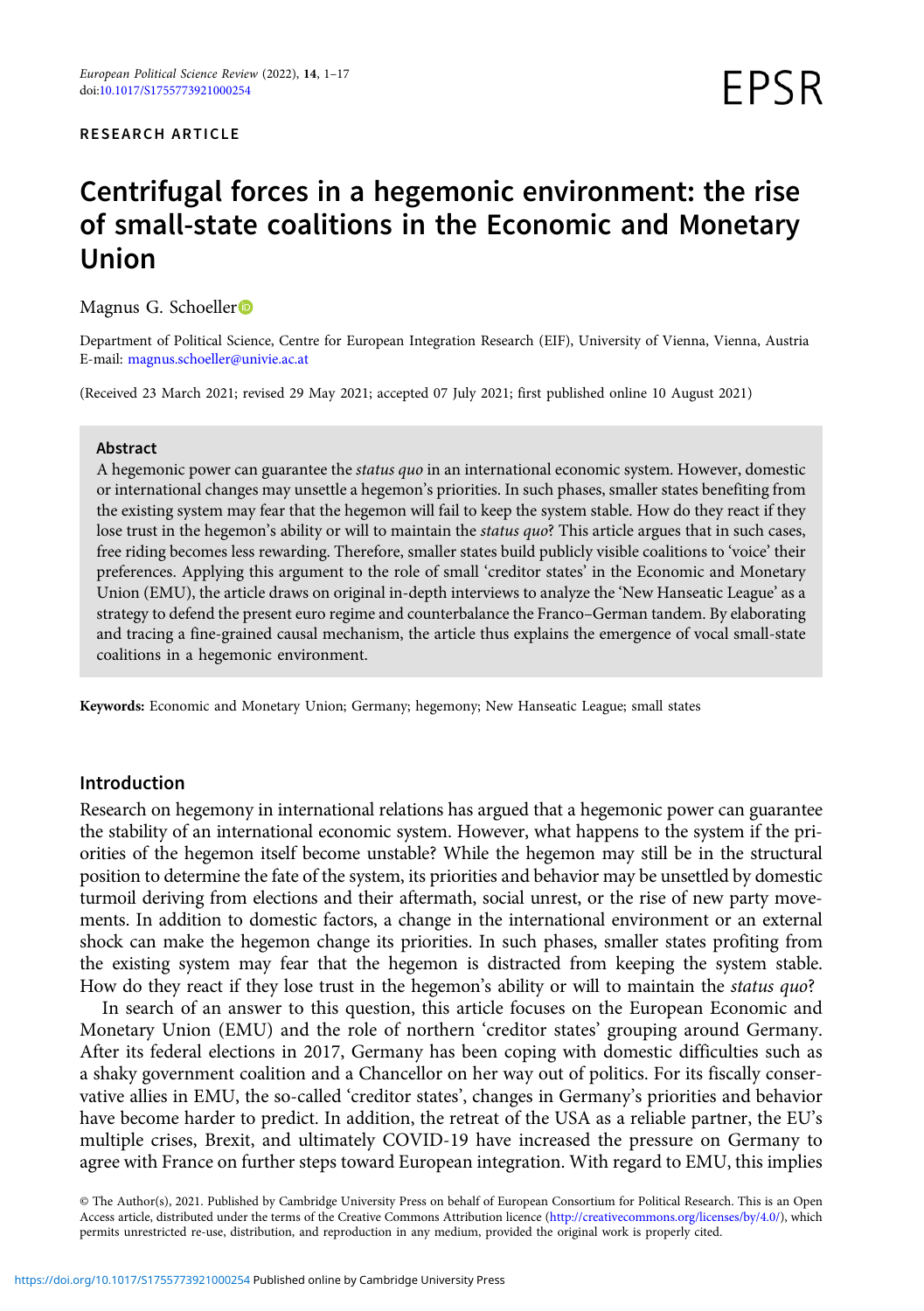that German concessions to France in favor of more risk sharing have become more likely. How do the fiscally conservative creditor states in the north of the eurozone react to this challenge?

While in recent years, we have seen a mushrooming literature on German hegemony in the eurozone (e.g. Bulmer and Paterson, [2019;](#page-14-0) Webber, [2019](#page-15-0); Matthijs, [2020;](#page-14-0) Schild, [2020](#page-15-0)), less has been written on the role of smaller states in EMU. However, the emergence of the 'New Hanseatic League' – a group of eight creditor countries putting forward common positions on EMU governance – shows that these states can pursue their preferences independently of Germany. Therefore, this article focuses on the role of small creditor countries in order to explain how smaller system profiteers react if a hegemon changes its priorities. In doing so, the article presents a fine-grained causal mechanism to trace how the smaller states' reaction may result in the unleashing of centrifugal tendencies, such as the emergence of new coalitions.

Hence, the article addresses a theoretical and an empirical puzzle. Theoretically, it seeks to understand how small states in world regions or international organizations react if a hegemonic power changes its priorities. Empirically, the article aims to explain the emergence of issue-specific small-state coalitions, such as the 'New Hansa' or the 'Frugal Four', in the shadow of powerful states in the EU and EMU. The article argues that free riding on Germany's hegemony in EMU has become less rewarding for the 'frugal' states. Against the background of Brexit and political developments within Germany, a (perceived) change in the hegemon's priorities has shaken the confidence of those states that so far have benefited from the *status quo* in EMU. As leaving the eurozone is not a viable option for them, they need to build publicly visible coalitions in order to voice their interests. This implies that new fronts are opened and position-taking becomes more differentiated. The article illustrates its argument by focusing on the emergence of the New Hanseatic League (New Hansa). To do so, it builds on 26 semi-structured interviews that were conducted with high-ranking officials in EU institutions, Permanent Representations in Brussels, and ministries in 6 eurozone creditor state capitals.

Already in 1969, Robert Keohane pointed to the importance of smaller states as influential allies of the hegemon. Accordingly, in the realm of International Political Economy, the economic adjustment strategies of small states have been studied extensively (e.g. Katzenstein, [1985](#page-14-0); Bohle and Jacoby, [2017\)](#page-14-0). Unlike this strand of literature, the present article focuses on the diplomatic strategies that smaller states adopt to pursue their preferences in international economic affairs (e.g. Keohane, [1969](#page-14-0), [1971;](#page-14-0) Panke, [2012](#page-14-0)). More precisely, it traces the effect of changes in the hegemonic priorities on the behavior of smaller states. With regard to its empirical contribution, the article analyzes the New Hansa, the function of which in EMU governance has remained unclear so far. In this context, the article also addresses the changing power relations in the EU after Brexit, which has seen the rise of new small-state coalitions (e.g. the 'Frugal Four' in COVID-19 management, see also Wivel and Thorhallsson, [2018;](#page-15-0) Schulz and Henökl, [2020](#page-15-0)). Indeed, whereas smaller creditor states like the Netherlands used to gather behind Germany, which represented their common position in EMU matters, they are now pursuing their interests through their own coalitions without Germany.

To begin with, the article briefly revisits the relevant propositions of HST regarding the role of smaller states. Taking into account the criticism raised against classical HST, the article then draws the implications for the eurozone and derives a theoretical expectation on how smaller states react to a change in the hegemon's priorities. Based on this conjecture, the article proceeds to elaborate on a fine-grained causal mechanism and its observational implications. The empirical analysis applies the causal mechanism to the role of small creditor states in EMU and, in particular, to the emergence of the New Hansa. The conclusions serve to summarize the argument and reflect on the implications for eurozone politics and future EMU reform.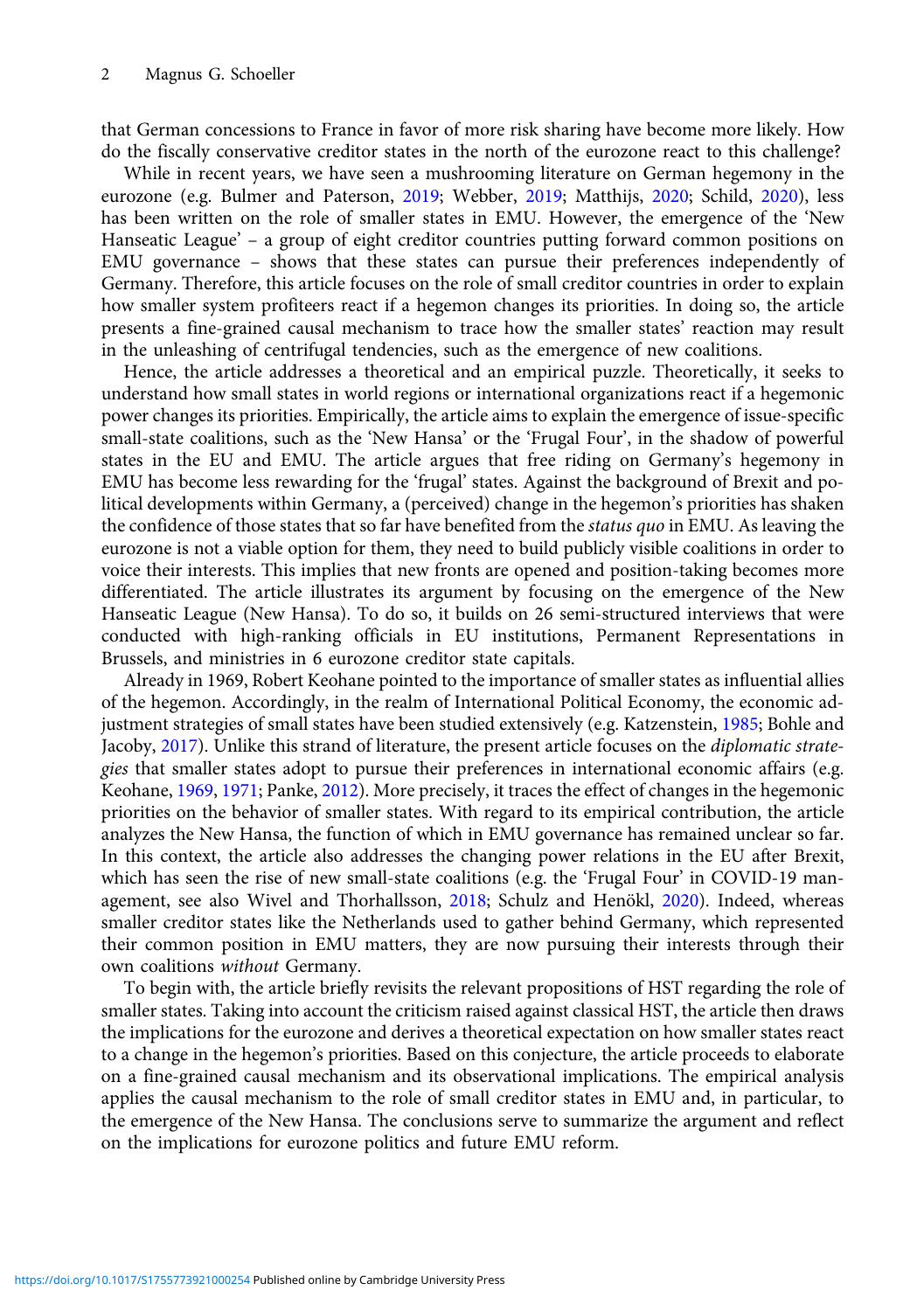# Hegemony and the role of smaller states

HST postulates that 'the existence of a hegemonic or dominant liberal power is a necessary (albeit not a sufficient) condition for the full development of a world market economy' (Gilpin, [1987](#page-14-0): 86). The original exponents of HST, such as Charles Kindleberger ([1973](#page-14-0), [1981](#page-14-0)) and Robert Gilpin [\(1982,](#page-14-0) [1987](#page-14-0)), thus argued that a hegemon can provide stability, but it is neither sufficient nor bound to bring about a stable international system. Hence, the label 'Hegemonic Stability Theory' can be misleading in the sense that it suggests an automatic relationship between hegemony and stability (Gavris, [2019\)](#page-14-0). By contrast, a hegemonic state may also use its structural power to change an existing system. What is crucial, however, is that the behavior of a hegemon is systemically relevant, since this criterion distinguishes a hegemon from other powerful actors.

While HST was devised to explain the stability or change of the global system, it can also be applied at the regional level. Walter Mattli ([1999](#page-14-0)) argued that a powerful state is a condition for successful regional integration as it can solve coordination problems among states and ease their distributional tensions. With regard to monetary alliances, Benjamin Cohen ([1998\)](#page-14-0) found that the most important factor preventing free riding or the exit of single states is the presence of a local hegemon. More recently, Simon Bulmer and William Paterson [\(2019\)](#page-14-0) examined the role of Germany in the European Union (EU) from an HST perspective, Douglas Webber ([2019](#page-15-0)) applied the theory to Germany's role in European (dis)integration, and Matthias Matthijs [\(2020\)](#page-14-0) compared USA hegemony in the global financial crisis to German hegemony in the eurozone crisis.

A crucial distinction in HST differentiates between benign and coercive hegemony. Charles Kindleberger ([1981](#page-14-0)) conceptualized a benign hegemon that bears an extra share of costs in order to keep the system stable. Other versions of HST considered the possibility of a coercive hegemon that forces other states into making contributions to maintain the system (Gilpin, 1982, [1987](#page-14-0): 76, 89; Snidal, [1985](#page-15-0): 585–590). Importantly, this coercive element does not refer to the participation of other member states in the system, which fulfills a common purpose and is therefore voluntary. Instead, 'coercion' refers to the distribution of maintenance costs and is thus a way of overcoming free-rider dynamics (see Olson, [1973\)](#page-14-0). Be it benign or coercive, the hegemon determines the distribution of gains among the relative losers and winners from collective action (such as a monetary union). A precondition for the exercise of this hegemonic function is a superior position of power, which can be achieved through control over resources and markets or competitive advantages in production (Keohane, [1984](#page-14-0): 32; Gilpin, [1987:](#page-14-0) 76).

At the same time, a hegemonic power is no guarantee for system stability. Ultimately, the success of hegemony depends on the distribution of profits among smaller states. If other states begin to consider the hegemon's actions as contrary to their interests, they become less willing to subordinate their interests to the continuation of the system (Snidal, [1985:](#page-15-0) 582; Gilpin, [1987:](#page-14-0) 73). Even if they reluctantly continue to follow the hegemon because the costs of rebelling are higher than the costs of status quo, centrifugal forces will increasingly come to the fore (Snidal, [1985:](#page-15-0) 588). However, HST has not specified how and under which conditions these centrifugal tendencies unfold.

In his theory on exit, voice, and loyalty, Albert Hirschman ([1970](#page-14-0)) proposed two ways in which actors can react if they become dissatisfied with the provision of a private or collective good, such as a common currency. They can either 'voice' their preferences or 'exit' a common endeavor. Hence, if smaller states decide not to subordinate their preferences to the hegemon any longer, the first option consists in leaving the system ('exit'). This option is not always available, and if it is it may be very costly. If an exit is not a viable option, smaller states can attempt to influence the actions of the hegemon ('voice', Hirschman, [1970](#page-14-0): 33–43). The 'voice' strategies available to small states are manifold and range from typical bargaining strategies such as open veto threats via rhetorical action (e.g. shaming and framing) through to persuasion-based strategies such as norm entrepreneurship (for a more complete overview, see Panke, 2010: 20–29, [2012](#page-14-0): 317–322; Schoeller, [2020](#page-15-0)c: 8–11). One of the most effective strategies, however, is to team up and build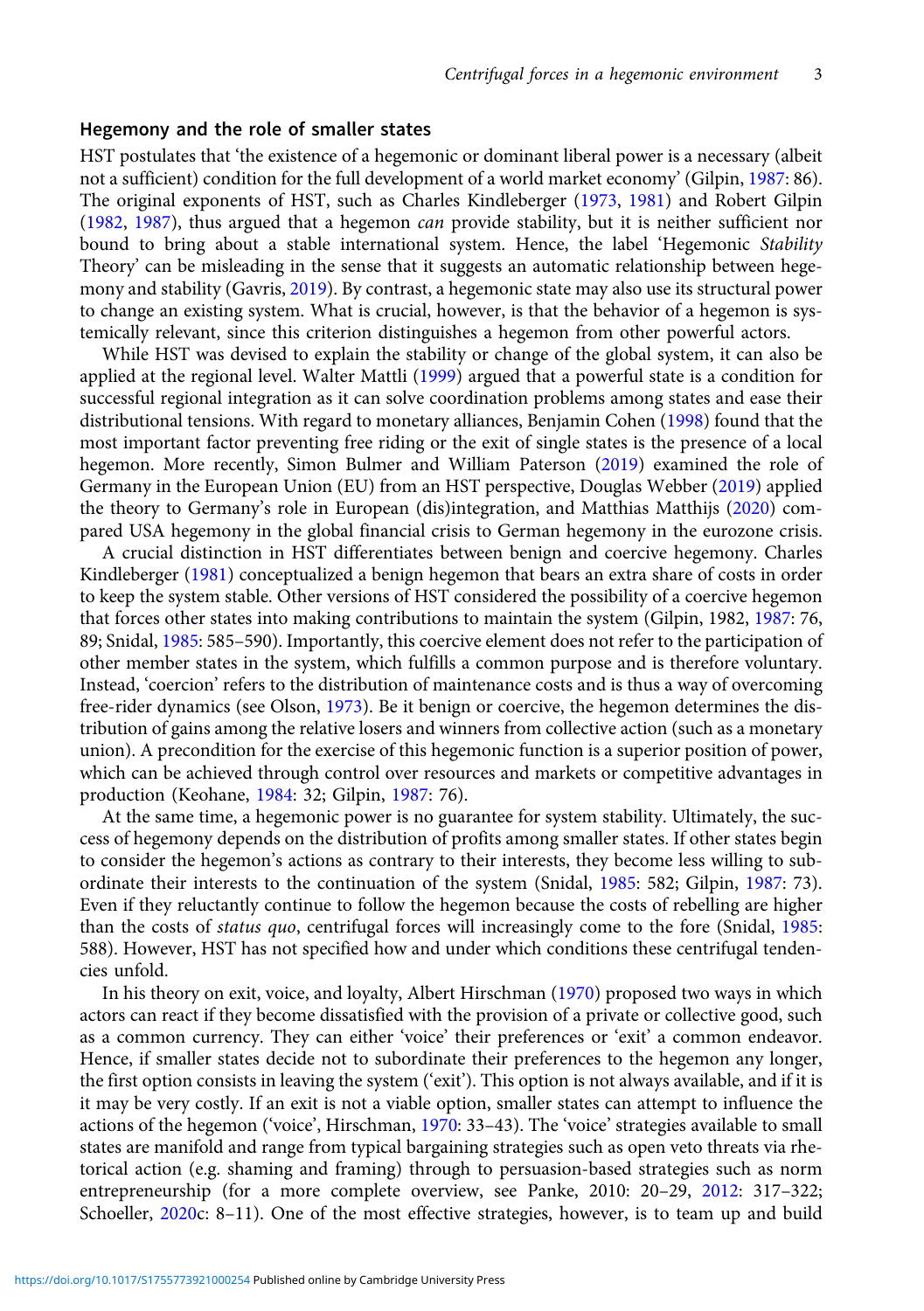a like-minded coalition that is visible enough to be considered by the hegemon (Keohane, [1971](#page-14-0): 175–179; also Panke, [2010](#page-14-0): 26; Deitelhoff and Wallbott, [2012](#page-14-0)).

Over time, HST has attracted manifold criticism (e.g. Keohane, [1984](#page-14-0); Lake, [1993;](#page-14-0) Gavris, [2019\)](#page-14-0). However, as one of HST's main critics emphasized early on, rather than rejecting the theory, this should lead to further theoretical refinement based on specific causal propositions and adequate empirical tests (Lake, [1993:](#page-14-0) 485). Hence, this article seeks to develop and empirically assess a causal proposition on how a change in the hegemon's priorities affects the behavior of those states that have so far benefited from the *status quo*. In the following section, the article, therefore, draws the implications for the eurozone and formulates a testable conjecture.

# Implications for the eurozone: Germany's hegemony and smaller creditor states

When applying HST to the eurozone, the first and only actor that comes to mind as a potential hegemon is Germany (see Caporaso, forthcoming  $2022$ ).<sup>1</sup> Not only can Germany rely on competitive advantages in production and superior economic resources (Crawford, [2007;](#page-14-0) Schoeller, [2019:](#page-15-0) 79–85), but it also enjoys an 'exorbitant privilege' in EMU which became visible during the eurozone crisis when Germany benefitted from lower interest rates on sovereign debt, better export conditions, and an influx of skilled labor (Jacoby, [2015](#page-14-0): 200–201; Scharpf, [2018:](#page-15-0) 44–52). Nevertheless, the assessment of whether Germany is really a hegemon in the eurozone depends on the underlying definition of hegemony and thus remains controversial (see Schild, [2020](#page-15-0); Caporaso, forthcoming [2022\)](#page-14-0).

This article considers Germany as a hegemon in the eurozone based on the following criteria. First, as outlined above, Germany is in a structural position of power and is thus systemically relevant for EMU. Indeed, the present EMU without Germany is hardly conceivable. Second, based on this position, Germany has been able to determine the rules of the system (while being able to ignore them itself). Germany has shaped the rules of EMU in a decisive way: the convergence criteria, the no-bailout rule, the prohibition of monetary financing, the primacy of price stability, the independence of the European Central Bank (ECB), the Stability and Growth Pact, and the Fiscal Compact all trace back to German demands (Schild, [2020](#page-15-0); Schoeller and Karlsson, [2021](#page-15-0)). Third, by striving for a stable monetary union, Germany shares a social purpose (Caporaso, forthcoming [2022\)](#page-14-0), although the actual type of monetary union is controversial. Fourth, as will be outlined in greater detail below, Germany benefits asymmetrically from the system it has shaped (Jacoby, [2015](#page-14-0); Scharpf, [2018\)](#page-15-0) and is therefore willing to maintain it by either shouldering an overproportionate share of the costs or 'coercing' other states into adhering to its rules (e.g. Schimmelfennig, [2015](#page-15-0)). As I will argue below, by acting as a coercive rather than a Kindlebergerian hegemon, Germany has indeed been able to maintain an asymmetric system in which competitive export-oriented states benefit from the domestic adjustment efforts of less competitive countries in the eurozone (see Frieden and Walter, [2017](#page-14-0); Scharpf, [2018](#page-15-0); Matthijs, [2020](#page-14-0)).

From a collective action perspective (Olson, [1973](#page-14-0)), the European monetary union constitutes a free-rider problem: 'even those who do not contribute to stability cannot be excluded from the diffuse benefits of a hard currency – low interest rates, low inflation, high liquidity' (Schelkle, [2017](#page-15-0): 39). This implies that excessive public deficits, over-high or -low collective wage agreements, or unsustainable credit expansion in single-member states can wreck the collective good. Hence, if there were no institutions, possibly kept up by a hegemon, to prevent such unsustainable developments, the less competitive eurozone countries in the south ('debtor states') would be predestined to become free riders. However, due to Germany's '"coercive" form of rules-based leadership' (Matthijs, [2020:](#page-14-0) 2), the opposite happened. The architects of the euro, and notably Germany,

<sup>&</sup>lt;sup>1</sup>This is different with regard to other EU policies, where Germany does not hold a uniquely strong position of power, France is more influential, and the institutional rules are different.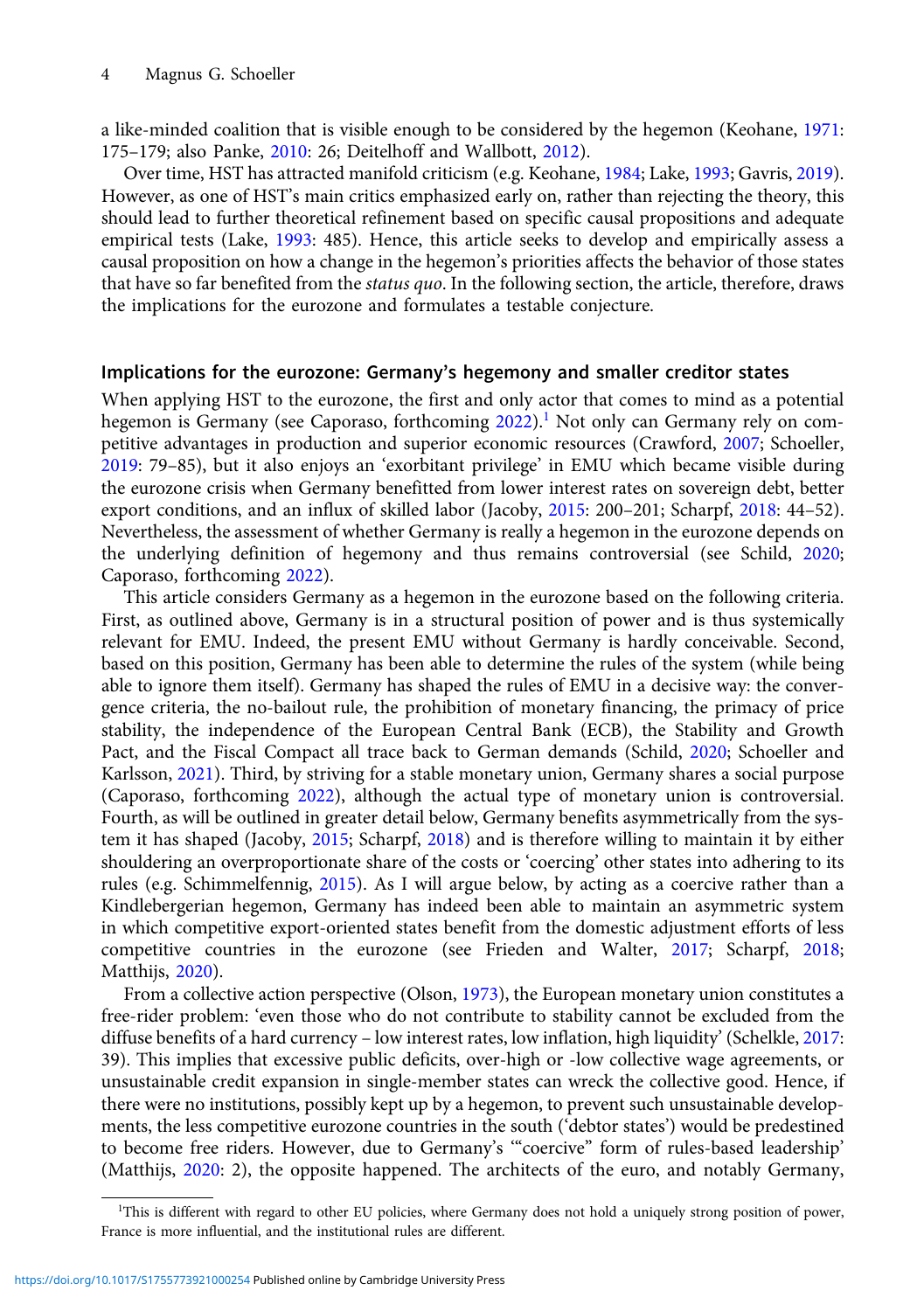anticipated that less competitive states are exposed to free-rider incentives as they may cover financing gaps through external funding rather than internal adjustment. Therefore, they established 'anti-free-rider institutions' such as strict fiscal rules, a prohibition of monetary financing, and a no-bailout clause. As these institutions turned out to be insufficient with the outbreak of the eurozone crisis, Germany, supported by the northern creditor states, successfully pushed for them to be reinforced (e.g. Schoeller, [2019;](#page-15-0) Matthijs, [2020\)](#page-14-0).

However, with the institutionalization of fiscal discipline, the more competitive 'creditor states' moved into a free-rider position. The system granting them a persistent current account surplus, a de facto undervalued currency, low interest rates and inflation, and still decent growth due to external demand relies on the austerity efforts of the debtor states: either the debtor states maintain the common good by compensating for their lack of competitiveness through internal devaluation, or the more competitive system profiteers in the north need to share their surplus by shifting parts of their benefits to the south (the so-called 'transfer union' or 'debt union'). While the debtor states have implemented painful austerity measures indeed, the creditor states have incurred only limited loans and guarantees to support the debtor states and thus prevented extensive supranational risk sharing or even a 'transfer union'. The fact that the institutional response to the euro crisis has been designed in this asymmetric way is to a large extent a result of Germany being a creditor state itself (Schimmelfennig, [2015:](#page-15-0) 184–191). Acting as 'enforcer-inchief' (Matthijs, [2016](#page-14-0)b: 144) – or 'coercive hegemon' – Germany used its economic weight and *de facto* veto power in EMU negotiations to make sure that the bulk of maintenance costs of the euro system were allocated to the debtor states in the form of austerity measures and structural reforms (Schoeller, [2020a](#page-15-0)). The smaller creditor states thus benefited from Germany's efforts to maintain a system that asymmetrically favored the more competitive states in the north of the eurozone.

However, if smaller states 'begin to regard the actions of the hegemon as ::: contrary to their own political and economic interests' (Gilpin, [1987:](#page-14-0) 73), they may set out to challenge the hegemon. With regard to Germany, the weakening of Chancellor Merkel after the federal election in 2017, her resignation from the party's chairmanship, uncertainty about her successor, the protracted government formation in 2017/18 and so the inability to make meaningful decisions in Brussels, the quarrelsome government coalition, and not least the change in the Finance Ministry, where the experienced ordoliberal Schäuble was substituted by the social democrat Scholz, have therefore invoked centrifugal tendencies in the eurozone. More precisely, small creditor states started to fear that Germany would no longer be able or willing to represent their interests when it comes to avoiding 'a gradual move toward a eurozone transfer regime' (Scharpf, [2018](#page-15-0): 79).

The feared change in German positions regards primarily concessions to France, which advocates more risk sharing in the eurozone. In particular, the German Social Democrats made a more accommodating approach toward France one of their core policy goals in the coalition agreement. In addition, the retreat of the USA under then-President Trump as a reliable partner for the EU increased the need for a common external position, which makes Germany more dependent on collaboration with France (Interview BRU7). Above all, however, Brexit led to a power shift: Britain's exit increased the relative weight of Germany and France and thus the chance that EU politics will be affected even more than before by Franco–German compromises.

Therefore, smaller creditor states may see their benefits as being at risk. So far, these benefits have resulted from a hegemonic Germany being a creditor state itself. However, as Germany has experienced domestic and international changes and compromises with France have become more likely, other creditor states can no longer rely on the hegemon, but need to act themselves. As outlined above, they have two options to do so: exit or voice. In practice, however, exit is not a real option. EMU not only lacks a legal exit option and a corresponding procedure, the costs of leaving the eurozone are also prohibitively high. The eurozone creditor states would lose a stable currency and a liquid financial market, and they would have to face a steep appreciation of their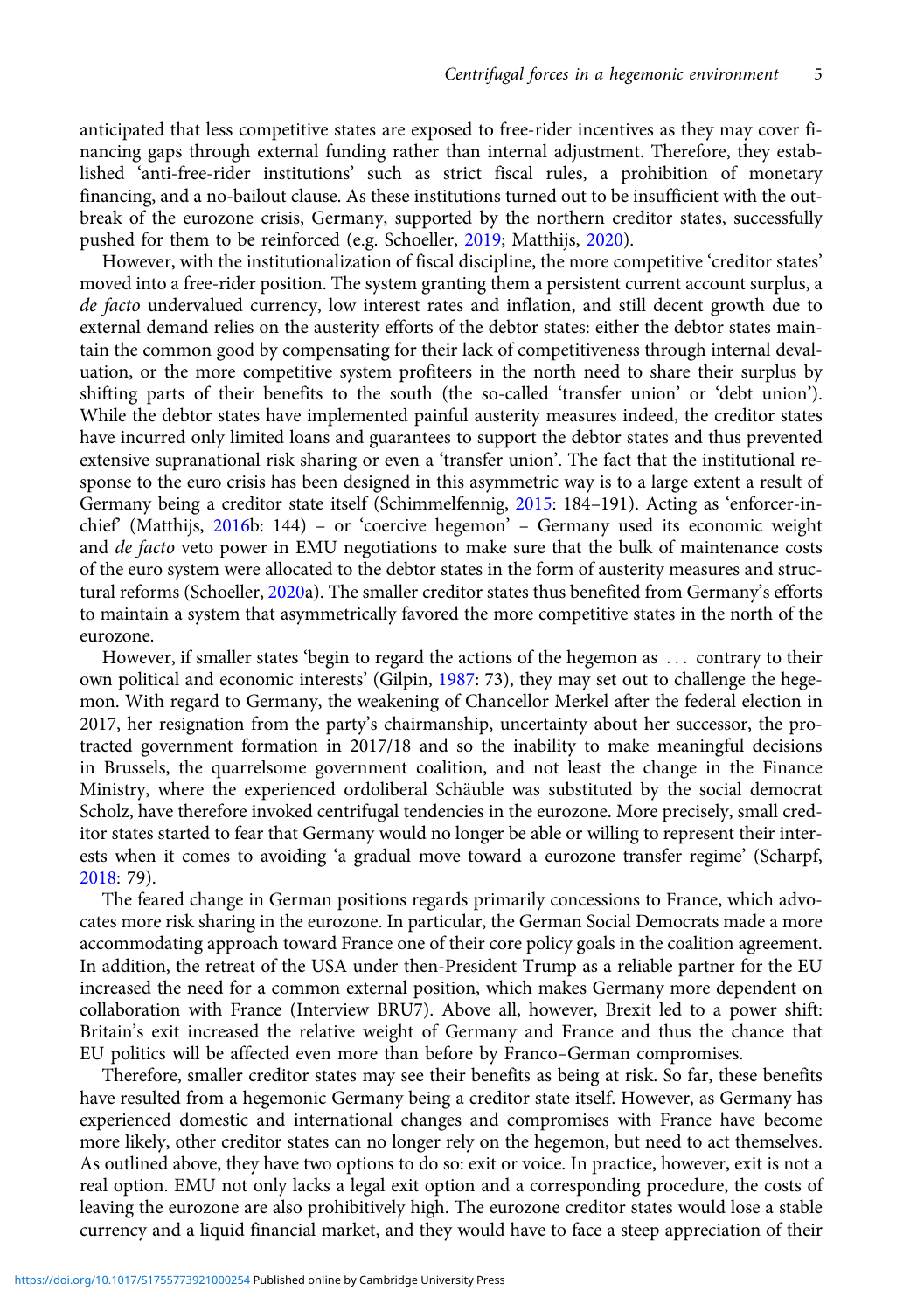own currency, a concurrent decline in exports and most probably a sustained recession. Moreover, they would suffer the negative externalities of their own exit, as the euro would lose value as an anchor of financial and commercial stability in Europe. The political and diplomatic consequences of an exit from the eurozone would come on top. In short, as free riding becomes less rewarding but exit is not a real option, small creditor states have to 'voice' their preferences. One way of doing this is by building like-minded coalitions and 'playing the public' (Keohane, [1971:](#page-14-0) 175–179).

Hence, the propositions of HST and their implications for the eurozone allow us to formulate a conjecture on how smaller allies will react if the hegemon changes its priorities or behavior: if political changes in the hegemonic states or developments in its international environment lead to a perceived or actual change in the hegemon's priorities, smaller states profiting from the *status* quo will build like-minded coalitions and make their dissenting voices public. In order to probe the plausibility of this proposition in the case of current eurozone politics, the underlying causal mechanism and its observational implications are made explicit in the following section.

# Methodology and causal mechanism

In order to probe the plausibility of its argument, this article relies on 'in-depth theory-testing process-tracing' (Beach and Pedersen, [2019:](#page-14-0) 245–267). As opposed to a probabilistic logic of co-variation, process-tracing relies on a deterministic logic, which is based on differences in kind – a causal step linking a given cause to an outcome is either present or not – rather than cross-case variations in variables.<sup>2</sup> This implies that the presence of a certain causal mechanism does not necessarily exclude the existence of alternative mechanisms linking a cause with the outcome. Hence, instead of falsifying hypotheses by comparing different cases, theory-testing process-tracing seeks to assess the presence of pre-defined evidence that is necessary and/or sufficient to claim causal inference. In practical terms, this requires 'unpacking a causal mechanism into parts composed of entities engaging in activities, operationalizing empirical fingerprints for each part, and then tracing empirically whether actual evidence indicates that the mechanism worked as hypothesized' (Beach and Pedersen, [2019:](#page-14-0) 253). Finally, the strength and type of empirical tests provided by each fingerprint need to be determined.

The causal mechanism proposed by this article (Table [1](#page-6-0)) starts with internal or external changes that unsettle the hegemon's way of evaluating or acting on the international system. As the *first step* of the causal mechanism, smaller states profiting from the system perceive this change in the hegemon's priorities. One may observe their perceptions through public documents or speech acts, such as position papers or press releases. However, given the diplomatic implications that public comments on the hegemon's priorities would have, evidence is more likely to be found by conducting elite interviews with government officials involved. Hence, if we find statements by the governments or officials of smaller creditor states expressing a perceived change in Germany's priorities or behavior, we can be sure that the first step in the causal mechanism has actually taken place ('smoking gun'; Van Evera, [1997:](#page-15-0) 31–32).

If smaller system profiteers notice a change in the hegemon's priorities, they will fear that the hegemon will no longer act in their interest. Hence, in the second causal step, smaller states see their benefits from the existing system as being at risk. While it is unlikely that small-state governments will go public with such information, government officials may admit a lack of trust in the hegemon in confidential interview settings ('smoking gun'). In addition, a loss of trust in the hegemon may manifest itself in internal discussions about whether the hegemon's plans or actions affect their countries negatively. Finally, we may find statements attesting a weakened relation

<sup>2</sup> Variables may play a role as 'intervening variables' interrupting a causal mechanism or connecting single steps. As opposed to causal steps, they exist independently from the cause and are not triggered by the preceding causal step.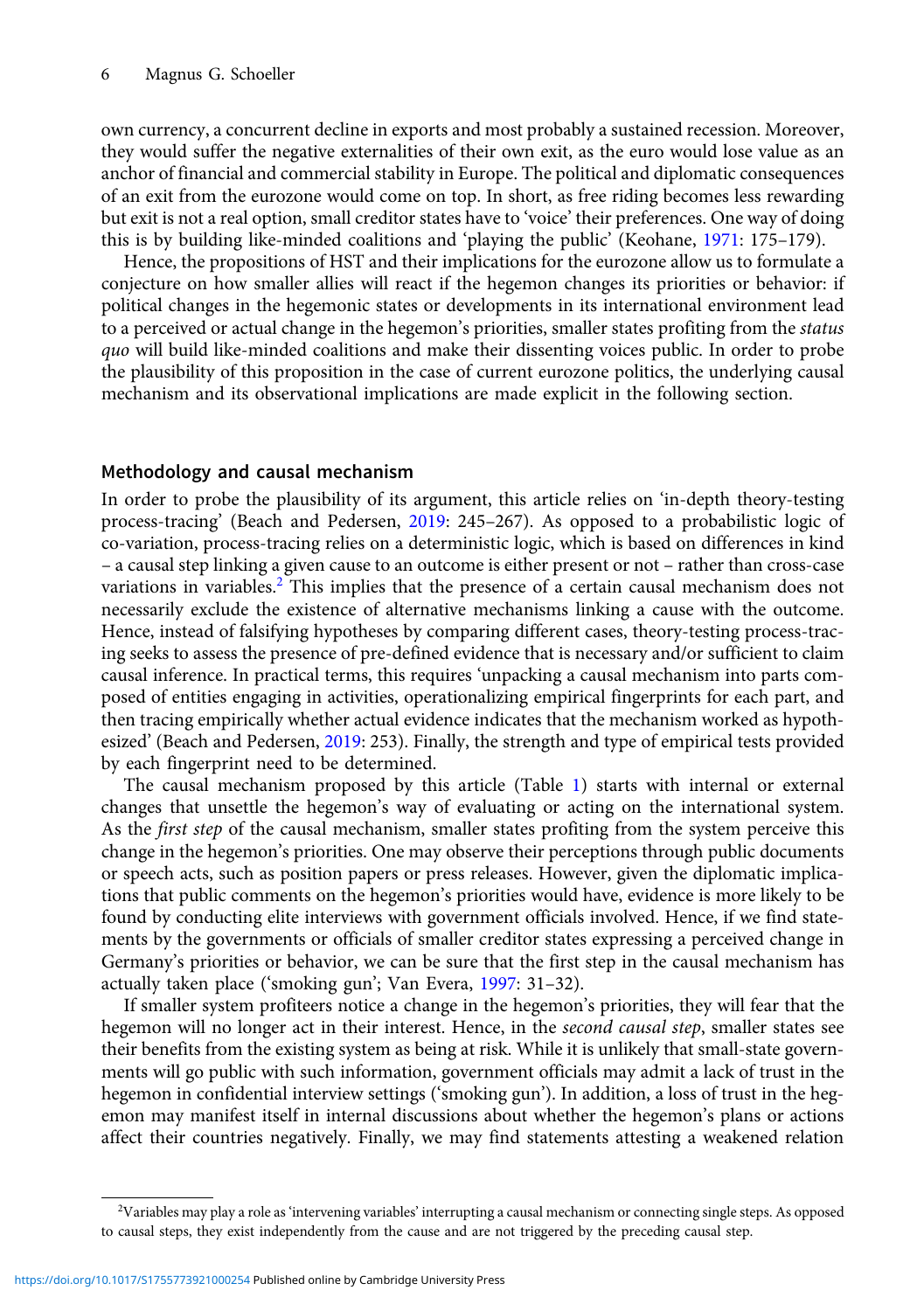<span id="page-6-0"></span>Table 1. Causal mechanism

| X                                |                                                                                                                                                                                                                          |                                                                                                                                                                                                       | <b>Causal Mechanism</b>                                                                                                                                                                                                                                                                                                                                                                  |                                                                                                                                                                                                                                                   |                                                                                                                                 | V                                                                                                              |
|----------------------------------|--------------------------------------------------------------------------------------------------------------------------------------------------------------------------------------------------------------------------|-------------------------------------------------------------------------------------------------------------------------------------------------------------------------------------------------------|------------------------------------------------------------------------------------------------------------------------------------------------------------------------------------------------------------------------------------------------------------------------------------------------------------------------------------------------------------------------------------------|---------------------------------------------------------------------------------------------------------------------------------------------------------------------------------------------------------------------------------------------------|---------------------------------------------------------------------------------------------------------------------------------|----------------------------------------------------------------------------------------------------------------|
| <b>Theoretical</b><br>Conjecture | tling the hegemon's<br>priorities                                                                                                                                                                                        | Political changes unset- ightarrow Smaller states per- $\longrightarrow$ Smaller states lose<br>ceive change of<br>hegemon's priori-<br>ties                                                          | trust in hegemon                                                                                                                                                                                                                                                                                                                                                                         | Smaller states decide - Smaller states coordi-<br>to 'voice'                                                                                                                                                                                      | nate common<br>position<br>('teaming up')                                                                                       | →New visible<br>coalition(s)                                                                                   |
| Observable<br>manifestations     | Endogenous or exoge-<br>nous changes affecting<br>the hegemon's priori-<br>ties or behavior<br>(e.g. change in govern-<br>ment, rise of chal-<br>lenger parties, power<br>shifts in the interna-<br>tional system, etc.) | 1. Public government<br>statements express-<br>ing change in<br>hegemon's posi-<br>tions or behavior<br>2. Government offi-<br>cials reporting a<br>change in hegem-<br>on's positions or<br>behavior | 1. Government officials<br>reporting a loss of<br>trust in hegemon's<br>will or ability to<br>represent their<br>interests<br>2. Internal discussion<br>on whether hegem-<br>on's priorities or be-<br>havior affect the<br>country negatively<br>3. Public government<br>or interview state-<br>ments attesting a<br>weakened relation<br>to the hegemon<br>(decrease in con-<br>tacts) | 1. Public government<br>statements or<br>documents express-<br>ing discontent with<br>the hegemon's<br>actions or proposals<br>2. Government officials<br>reporting an increas-<br>ingly proactive pro-<br>motion of their<br>country's interests | 1. Meetings excluding the<br>hegemon<br>2. Joint papers<br>3. Joint interventions in<br>negotiations<br>4. Increase in contacts | Regular or institu-<br>tionalized activi-<br>ties promoting<br>shared interests<br>Common labels<br>or symbols |
| <b>Test Strength</b>             |                                                                                                                                                                                                                          | Smoking gun                                                                                                                                                                                           | 1. and 2. Smoking gun<br>3. Straw in the wind                                                                                                                                                                                                                                                                                                                                            | Smoking gun                                                                                                                                                                                                                                       | 1. Hoop test<br>2. and 3. Smoking gun<br>4. Straw in the wind                                                                   |                                                                                                                |

 $\overline{a}$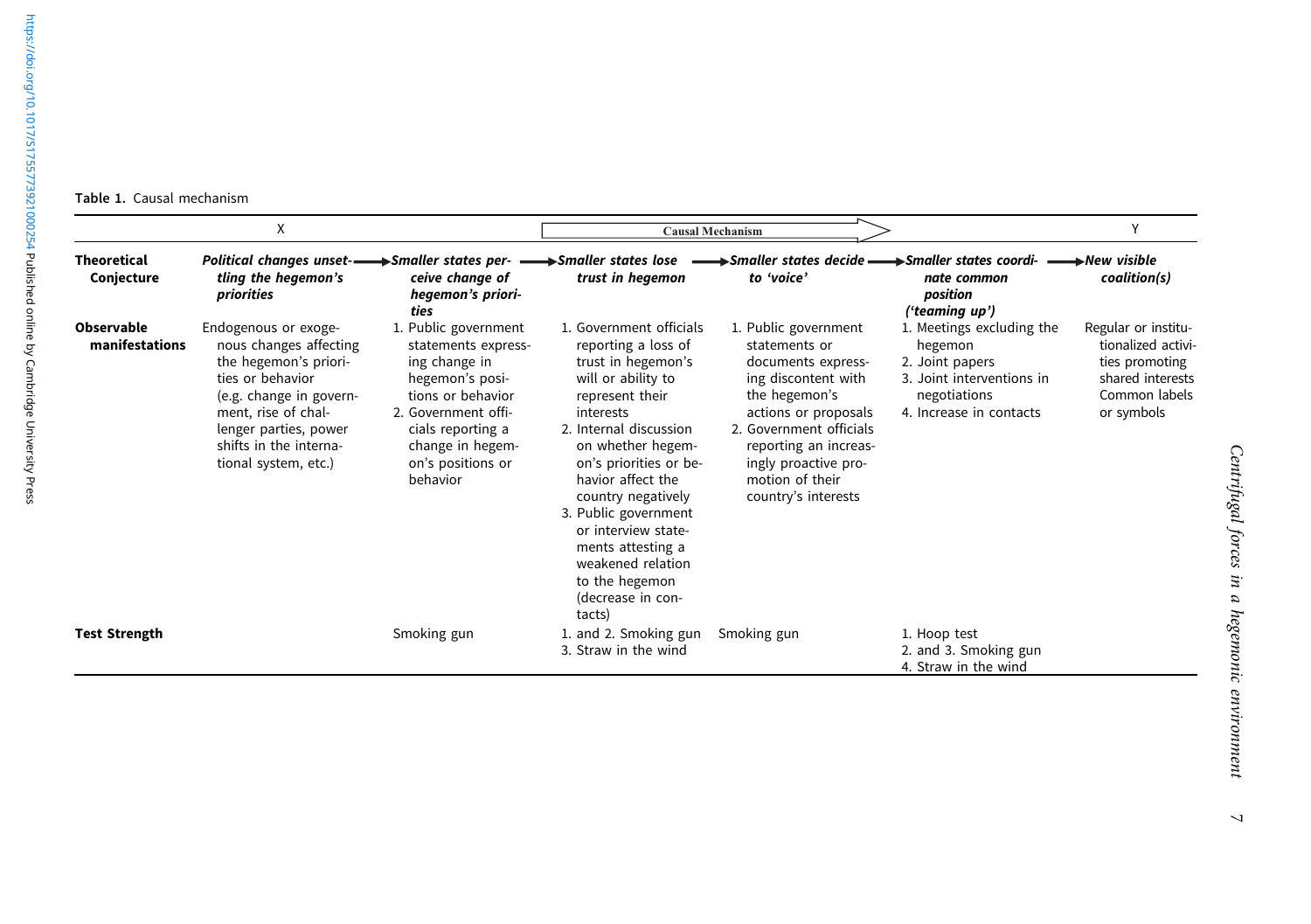with the hegemon. Such evidence will increase our confidence in the plausibility of the causal mechanism, but it can neither confirm nor disconfirm that there has been an actual loss of trust in the hegemon ('straw in the wind'; Van Evera, [1997](#page-15-0): 32).

Once smaller states conclude that they can no longer rely on the hegemon, at least the more powerful among them will start to openly express their preferences.<sup>3</sup> This decision to 'voice' constitutes the *third part* of the causal mechanism. It may be observable through public statements – such as position papers or press interviews – expressing discontent or rejecting the hegemon's actions or policy proposals. Such statements may also take the more diplomatic form of (counter-)proposals or a proactive promotion of interests ('smoking gun').

The *fourth step* of the causal mechanism consists of smaller states 'teaming up' and coordinating common positions with like-minded partners. This can be observed through increasing contacts between these states ('straw in the wind'). Moreover, one cannot plausibly affirm that states build coalitions without finding evidence confirming that they have actually met. Group meetings thus constitute a so-called 'hoop test' (Van Evera, [1997](#page-15-0): 31). In addition, smaller states may draft common papers or jointly intervene in negotiations ('smoking gun'). In the following case study, we, therefore, expect smaller creditor states to team up by organizing meetings without Germany. An increase in contacts between small creditor states and joint activities, such as papers or interventions in Eurogroup negotiations, would further increase our confidence that the suggested causal mechanism is actually at work.

The outcome of this process is the emergence of a publicly visible small-state coalition. Visibility plays an important role in the effectiveness of such a coalition. As small states lack bargaining power, they can increase their influence by 'playing the public' (Keohane, [1971:](#page-14-0) 175–179) and thereby creating public pressure on the hegemon to react to their demands. By contrast, a coalition of small states acting only behind closed doors could be easily ignored by the hegemon. This implies that the coalitions resulting from the above causal mechanism not only coordinate common positions, but also publicly promote their interests (e.g. via media channels) or even use visible labels or symbols.

As it becomes clear from the above, much of the data required to (dis)confirm the propositions can only be gathered through elite interviews. Interviews are often the only way to infer preferences independently of observable behavior (Rathbun, [2008:](#page-15-0) 690–691). Therefore, this article relies on 26 semi-structured elite interviews conducted with mostly high-ranking officials working in the relevant units of ministries in Germany and smaller creditor states, EU institutions, and Permanent Representations in Brussels. In order to obtain relevant information, the respondents were guaranteed strict confidentiality. With a view to increasing the reliability of the material, several officials from each country were interviewed independently of each other and questions suggesting causal relationships or social desirability were omitted. If the respondents agreed, the interviews were recorded. Otherwise, handwritten notes were made. Finally, the interview material was analyzed according to the empirical 'fingerprints' outlined above. Wherever possible, the information obtained was triangulated across different interviews and other types of sources.

# Centrifugal tendencies: the emergence of the New Hanseatic League

By the end of 2017, the 'New Hanseatic League' (New Hansa) emerged in the eurozone as a group of eight northern EU countries: the Netherlands, Denmark, Sweden, Finland, Ireland, Estonia,

<sup>&</sup>lt;sup>3</sup>Given the lack of resources or public attention, the smallest states may 'skip' this step of the causal mechanism and, without 'voicing' their preference, search for like-minded partners directly (= fourth step).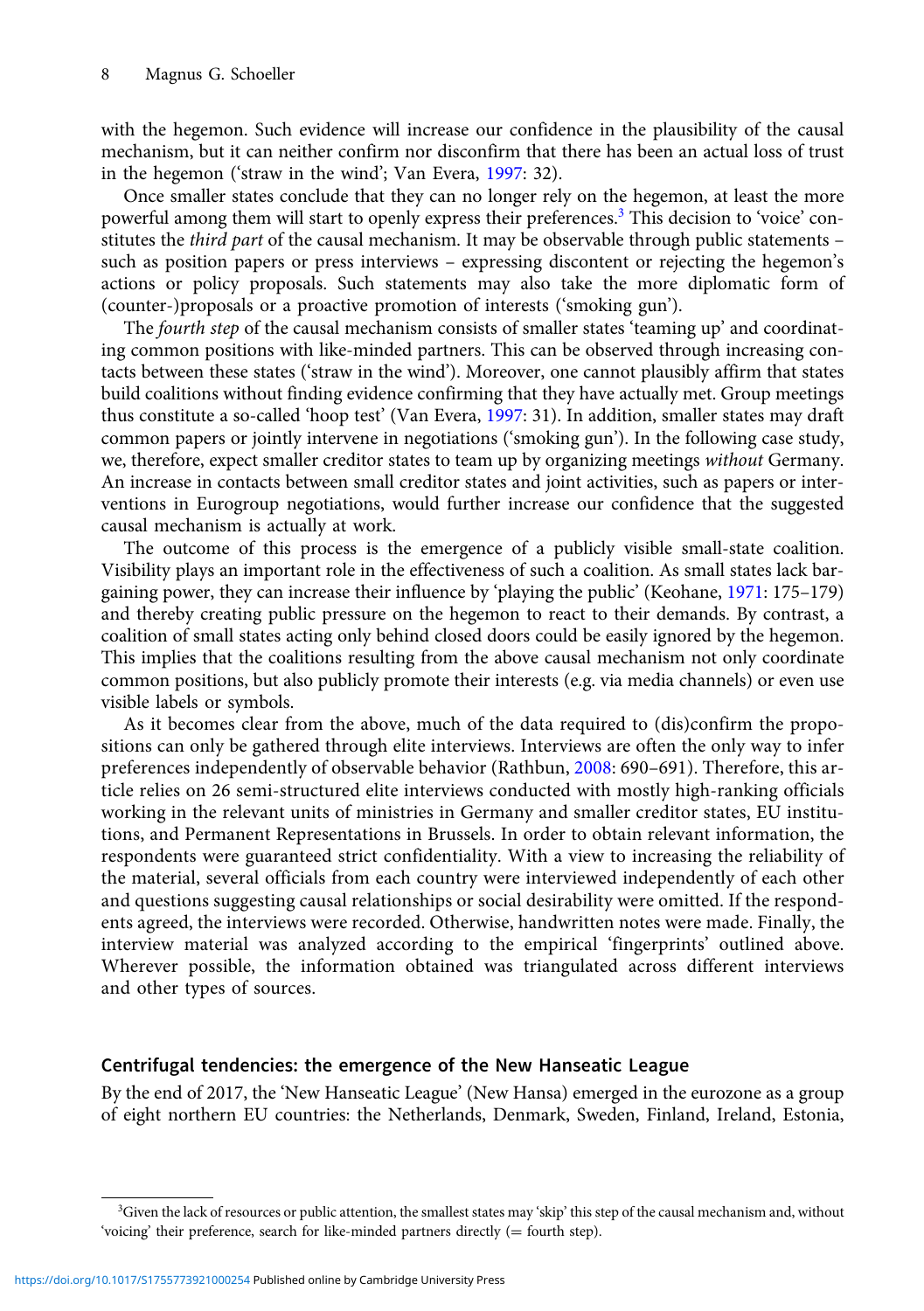Latvia, and Lithuania. While the New Hansa is reported to be an initiative led by the Netherlands, it also extends existing cooperation among Nordic and Baltic states ('NB6 format') (Interviews NL1, NL2, EE2; Schulz and Henökl, [2020](#page-15-0)). On 5 March 2018, the finance ministers of the eight countries published a position paper in which they outlined their shared views on the EMU architecture.<sup>4</sup> They advocated a more inclusive format for discussion, which should also be open to non-euro area members, and they demanded 'decisive action at the national level' as regards the compliance with fiscal rules. Moreover, they supported a stronger role for the European Stability Mechanism (ESM) in the development and monitoring of financial assistance programs and the exploration of orderly sovereign debt restructuring. Finally, they proposed to support the implementation of national structural reforms through the EU budget.

Taken together, the substantive proposals promote risk reduction at the national level (instead of risk sharing at the European level) and would thus shift the distribution of gains within the currency union further in the direction of creditor states. With regard to the institutional issues, a more inclusive format for discussion would strengthen the position of creditor states as it would also include their 'frugal' Scandinavian allies, notably Denmark and Sweden. Further activities of the New Hansa included successful opposition to Franco–German plans for a eurozone budget (Schoeller, [2020](#page-15-0)b), a position paper supporting Capital Markets Union (CMU), and a paper demanding a reinforced role for the ESM regarding the negotiation and monitoring of conditionality agreements. Occasionally, the New Hansa was joined by other small states such as the Czech Republic and Slovakia. In terms of process, the finance ministers of the New Hansa states met for dinner every 2 months around ECOFIN or Eurogroup meetings, and there were monthly meetings at the Financial Counselor level in Brussels (Interviews BRU6, NL2, NL4).

According to a closely involved Dutch official, the aims of the New Hansa are first, to promote a 'counter-narrative' of the causes of the crisis; second, to set the agenda on issues in the interest of creditor states; and third, to block certain risk-sharing proposals such as a eurozone budget. In fulfilling these functions, the New Hansa saves transaction costs for small states: by collecting and aggregating their preferences, the Netherlands can strengthen its own position while representing the common interests of small creditor states more forcefully (Interview NL1). Although not all government officials were so decided about the specific task description of the New Hansa (Interview EE2), they all agreed that it served to coordinate their positions and increase the influence of smaller creditor states (Interviews EE1, EE3, FI2, FI4; background talk 5). In the words of another Dutch official, 'if we want to gain some influence ::: we have to show that we operate as a block or that we, as the Netherlands, can speak for a larger group' (Interview NL3).

As a German official underlined, a coalition like the New Hansa had been unprecedented in eurozone politics (Interview DE2). On the one hand, this regarded the public visibility of the New Hansa, which proactively publicized its joint papers and meetings instead of working behind the closed doors of Committees and Eurogroup meetings (Interview NL7). On the other hand, the group's novelty was its potential to disrupt conventional practices in the EMU decision-making process. As an EU official put it, 'these Hanseatic countries ::: opened another front ::: Until then ... we said "ok, once France and Germany agree on some sort of compromise, well, everybody else will more or less find him- or herself behind these two countries." But with these Hansa countries you have a new front, and that's why the French are so annoyed about it' (Interview BRU3). Given that the New Hansa states pursue their aims without Germany, the coalition is a manifestation of centrifugal tendencies in eurozone politics. In order to find out whether it is also a consequence of changes in Germany, the remainder of this section will trace the above-described causal mechanism.

<sup>&</sup>lt;sup>4</sup>See [https://vm.fi/documents/10623/6305483/Position](https://vm.fi/documents/10623/6305483/Position+EMU+Denmark+Estonia+Finland+Ireland+Latvia+Lithuania+the+Netherlands+and+Sweden.pdf/99e70c41-6348-4c06-8ff8-ed2965d16700/Position+EMU+Denmark+Estonia+Finland+Ireland+Latvia+Lithuania+the+Netherlands+and+Sweden.pdf.pdf)+[EMU](https://vm.fi/documents/10623/6305483/Position+EMU+Denmark+Estonia+Finland+Ireland+Latvia+Lithuania+the+Netherlands+and+Sweden.pdf/99e70c41-6348-4c06-8ff8-ed2965d16700/Position+EMU+Denmark+Estonia+Finland+Ireland+Latvia+Lithuania+the+Netherlands+and+Sweden.pdf.pdf)+[Denmark](https://vm.fi/documents/10623/6305483/Position+EMU+Denmark+Estonia+Finland+Ireland+Latvia+Lithuania+the+Netherlands+and+Sweden.pdf/99e70c41-6348-4c06-8ff8-ed2965d16700/Position+EMU+Denmark+Estonia+Finland+Ireland+Latvia+Lithuania+the+Netherlands+and+Sweden.pdf.pdf)+[Estonia](https://vm.fi/documents/10623/6305483/Position+EMU+Denmark+Estonia+Finland+Ireland+Latvia+Lithuania+the+Netherlands+and+Sweden.pdf/99e70c41-6348-4c06-8ff8-ed2965d16700/Position+EMU+Denmark+Estonia+Finland+Ireland+Latvia+Lithuania+the+Netherlands+and+Sweden.pdf.pdf)+[Finland](https://vm.fi/documents/10623/6305483/Position+EMU+Denmark+Estonia+Finland+Ireland+Latvia+Lithuania+the+Netherlands+and+Sweden.pdf/99e70c41-6348-4c06-8ff8-ed2965d16700/Position+EMU+Denmark+Estonia+Finland+Ireland+Latvia+Lithuania+the+Netherlands+and+Sweden.pdf.pdf)+[Ireland](https://vm.fi/documents/10623/6305483/Position+EMU+Denmark+Estonia+Finland+Ireland+Latvia+Lithuania+the+Netherlands+and+Sweden.pdf/99e70c41-6348-4c06-8ff8-ed2965d16700/Position+EMU+Denmark+Estonia+Finland+Ireland+Latvia+Lithuania+the+Netherlands+and+Sweden.pdf.pdf)+[Latvia](https://vm.fi/documents/10623/6305483/Position+EMU+Denmark+Estonia+Finland+Ireland+Latvia+Lithuania+the+Netherlands+and+Sweden.pdf/99e70c41-6348-4c06-8ff8-ed2965d16700/Position+EMU+Denmark+Estonia+Finland+Ireland+Latvia+Lithuania+the+Netherlands+and+Sweden.pdf.pdf)+[Lithuania](https://vm.fi/documents/10623/6305483/Position+EMU+Denmark+Estonia+Finland+Ireland+Latvia+Lithuania+the+Netherlands+and+Sweden.pdf/99e70c41-6348-4c06-8ff8-ed2965d16700/Position+EMU+Denmark+Estonia+Finland+Ireland+Latvia+Lithuania+the+Netherlands+and+Sweden.pdf.pdf)+ [the](https://vm.fi/documents/10623/6305483/Position+EMU+Denmark+Estonia+Finland+Ireland+Latvia+Lithuania+the+Netherlands+and+Sweden.pdf/99e70c41-6348-4c06-8ff8-ed2965d16700/Position+EMU+Denmark+Estonia+Finland+Ireland+Latvia+Lithuania+the+Netherlands+and+Sweden.pdf.pdf)+[Netherlands](https://vm.fi/documents/10623/6305483/Position+EMU+Denmark+Estonia+Finland+Ireland+Latvia+Lithuania+the+Netherlands+and+Sweden.pdf/99e70c41-6348-4c06-8ff8-ed2965d16700/Position+EMU+Denmark+Estonia+Finland+Ireland+Latvia+Lithuania+the+Netherlands+and+Sweden.pdf.pdf)+[and](https://vm.fi/documents/10623/6305483/Position+EMU+Denmark+Estonia+Finland+Ireland+Latvia+Lithuania+the+Netherlands+and+Sweden.pdf/99e70c41-6348-4c06-8ff8-ed2965d16700/Position+EMU+Denmark+Estonia+Finland+Ireland+Latvia+Lithuania+the+Netherlands+and+Sweden.pdf.pdf)+[Sweden.pdf/99e70c41-6348-4c06-8ff8-ed2965d16700/Position](https://vm.fi/documents/10623/6305483/Position+EMU+Denmark+Estonia+Finland+Ireland+Latvia+Lithuania+the+Netherlands+and+Sweden.pdf/99e70c41-6348-4c06-8ff8-ed2965d16700/Position+EMU+Denmark+Estonia+Finland+Ireland+Latvia+Lithuania+the+Netherlands+and+Sweden.pdf.pdf)+[EMU](https://vm.fi/documents/10623/6305483/Position+EMU+Denmark+Estonia+Finland+Ireland+Latvia+Lithuania+the+Netherlands+and+Sweden.pdf/99e70c41-6348-4c06-8ff8-ed2965d16700/Position+EMU+Denmark+Estonia+Finland+Ireland+Latvia+Lithuania+the+Netherlands+and+Sweden.pdf.pdf)+[Denmark](https://vm.fi/documents/10623/6305483/Position+EMU+Denmark+Estonia+Finland+Ireland+Latvia+Lithuania+the+Netherlands+and+Sweden.pdf/99e70c41-6348-4c06-8ff8-ed2965d16700/Position+EMU+Denmark+Estonia+Finland+Ireland+Latvia+Lithuania+the+Netherlands+and+Sweden.pdf.pdf)+[Estonia](https://vm.fi/documents/10623/6305483/Position+EMU+Denmark+Estonia+Finland+Ireland+Latvia+Lithuania+the+Netherlands+and+Sweden.pdf/99e70c41-6348-4c06-8ff8-ed2965d16700/Position+EMU+Denmark+Estonia+Finland+Ireland+Latvia+Lithuania+the+Netherlands+and+Sweden.pdf.pdf)+[Finland](https://vm.fi/documents/10623/6305483/Position+EMU+Denmark+Estonia+Finland+Ireland+Latvia+Lithuania+the+Netherlands+and+Sweden.pdf/99e70c41-6348-4c06-8ff8-ed2965d16700/Position+EMU+Denmark+Estonia+Finland+Ireland+Latvia+Lithuania+the+Netherlands+and+Sweden.pdf.pdf)+ [Ireland](https://vm.fi/documents/10623/6305483/Position+EMU+Denmark+Estonia+Finland+Ireland+Latvia+Lithuania+the+Netherlands+and+Sweden.pdf/99e70c41-6348-4c06-8ff8-ed2965d16700/Position+EMU+Denmark+Estonia+Finland+Ireland+Latvia+Lithuania+the+Netherlands+and+Sweden.pdf.pdf)+[Latvia](https://vm.fi/documents/10623/6305483/Position+EMU+Denmark+Estonia+Finland+Ireland+Latvia+Lithuania+the+Netherlands+and+Sweden.pdf/99e70c41-6348-4c06-8ff8-ed2965d16700/Position+EMU+Denmark+Estonia+Finland+Ireland+Latvia+Lithuania+the+Netherlands+and+Sweden.pdf.pdf)+[Lithuania](https://vm.fi/documents/10623/6305483/Position+EMU+Denmark+Estonia+Finland+Ireland+Latvia+Lithuania+the+Netherlands+and+Sweden.pdf/99e70c41-6348-4c06-8ff8-ed2965d16700/Position+EMU+Denmark+Estonia+Finland+Ireland+Latvia+Lithuania+the+Netherlands+and+Sweden.pdf.pdf)+[the](https://vm.fi/documents/10623/6305483/Position+EMU+Denmark+Estonia+Finland+Ireland+Latvia+Lithuania+the+Netherlands+and+Sweden.pdf/99e70c41-6348-4c06-8ff8-ed2965d16700/Position+EMU+Denmark+Estonia+Finland+Ireland+Latvia+Lithuania+the+Netherlands+and+Sweden.pdf.pdf)+[Netherlands](https://vm.fi/documents/10623/6305483/Position+EMU+Denmark+Estonia+Finland+Ireland+Latvia+Lithuania+the+Netherlands+and+Sweden.pdf/99e70c41-6348-4c06-8ff8-ed2965d16700/Position+EMU+Denmark+Estonia+Finland+Ireland+Latvia+Lithuania+the+Netherlands+and+Sweden.pdf.pdf)+[and](https://vm.fi/documents/10623/6305483/Position+EMU+Denmark+Estonia+Finland+Ireland+Latvia+Lithuania+the+Netherlands+and+Sweden.pdf/99e70c41-6348-4c06-8ff8-ed2965d16700/Position+EMU+Denmark+Estonia+Finland+Ireland+Latvia+Lithuania+the+Netherlands+and+Sweden.pdf.pdf)+[Sweden.pdf.pdf](https://vm.fi/documents/10623/6305483/Position+EMU+Denmark+Estonia+Finland+Ireland+Latvia+Lithuania+the+Netherlands+and+Sweden.pdf/99e70c41-6348-4c06-8ff8-ed2965d16700/Position+EMU+Denmark+Estonia+Finland+Ireland+Latvia+Lithuania+the+Netherlands+and+Sweden.pdf.pdf) (accessed 1 April 2019).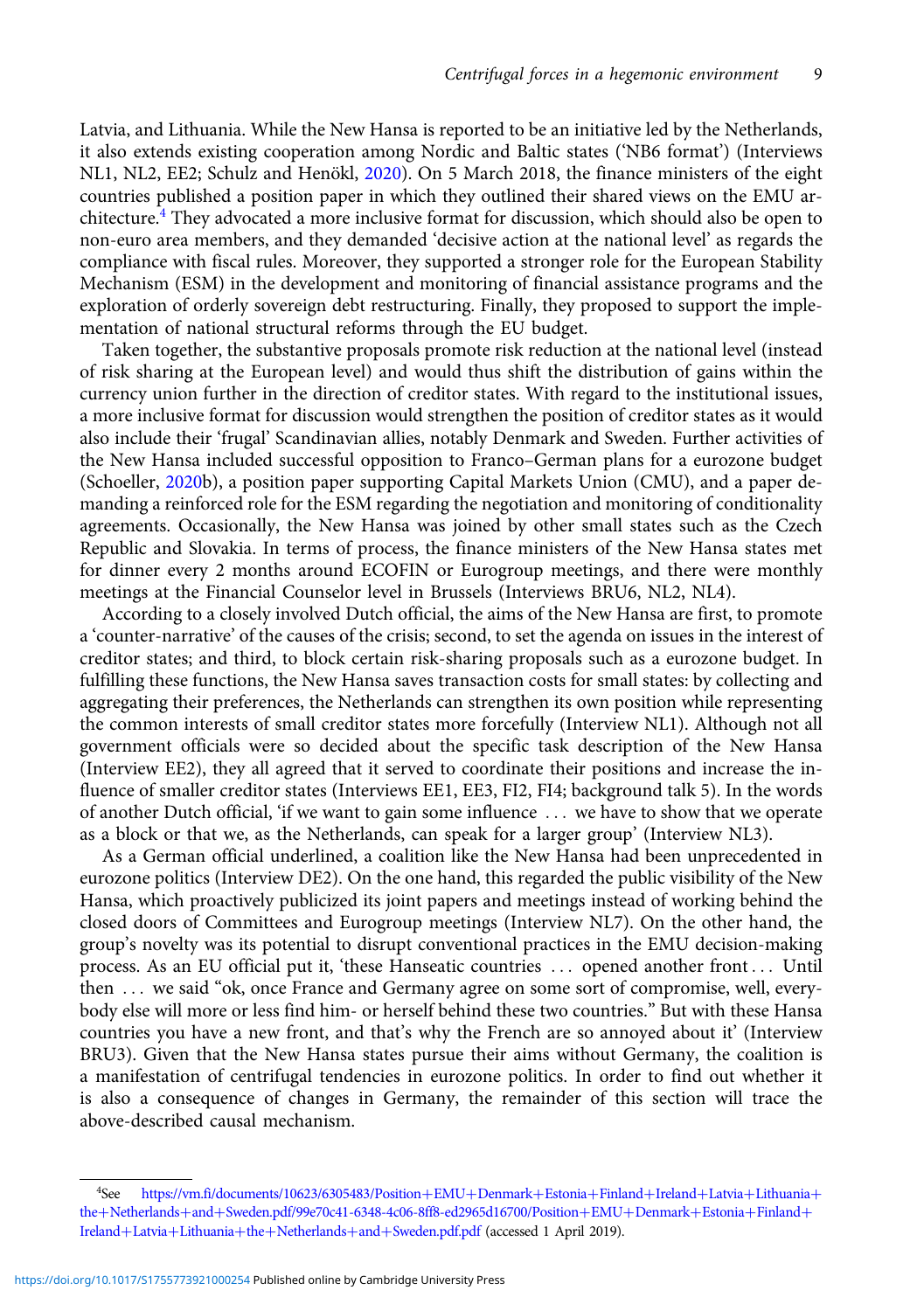According to the *first step* in the proposed causal mechanism, we expect smaller creditor states to perceive a change in the hegemon's priorities or behavior. Indeed, the elite interviews conducted for this article revealed overwhelming evidence corroborating this expectation. Interviewees stated that in recent years, Germany's positions have become more inconsistent. In particular 'the very first communications when the new German government was formed were very inconsistent: Merkel said one thing; Scholz said another' (Interview NL2; also BRU11, FI4; background talk 5). Moreover, the respondents noticed a change in German positions regarding stabilization mechanisms, such as the eurozone budget promoted by France or the European unemployment reinsurance scheme advocated by German Finance Minister Scholz (Interviews FI4, NL4). As a Dutch official stated with regard to such stabilization functions, 'We used to be totally on the same page, I think, whereas nowadays ... we have totally different ideas' (Interview NL1). With regard to the eurozone budget proposal, a change of position was even admitted by German officials, albeit to different degrees (Interviews DE1, DE2). The interviewees attributed these changes to the role of the new German Finance Minister ('Scholz is less outspoken, has less ::: status') and Chancellor Merkel's gradual retreat from politics (Interviews EE3, FI2, NL2).

In addition, some interviewees interpreted the perceived change in German positions as concessions to France. As a Dutch official stated: 'we noticed that she [Chancellor Merkel] was actually much more willing to give the French something on EMU than she maybe had been before ... such as the eurozone budget: That was not something the Germans originally wanted and we thought 'ok good, if the Germans don't want it, then it's probably not going to happen'. But now they have moved towards the French position' (Interview NL4). This impression was independently confirmed by an Estonian official: 'We have the feeling that Germany can actually give up its own positions and then move forward towards France ::: And it seems to me that also the coalition in Germany is ::: playing a role because ::: when Schäuble was Minister of Finance and Merkel was, in my opinion, more powerful, then maybe Germany didn't allow ::: France to rule' (Interview EE3; also FI2).

Moreover, the respondents perceived a more intense cooperation between Germany and France (Interviews EE1, FI2, FI4), which was independently confirmed by a German official (Interview DE1). One interviewee explained that for the first time under the new German government, the Franco–German tandem was monopolizing the debate, and referred to meetings at which, next to the EU institutions, only representatives of Germany and France were present, thereby excluding all the other member states. As a consequence, smaller creditor states perceived less leadership from Germany, which signaled concessions to France rather than promoting the fiscally conservative views of northern eurozone members (Interviews BRU2, EE1, EE3, FI2, background talk 5). In summary, the interview material strongly indicates that the first step in the causal mechanism took place ('smoking gun').

The *second causal step* consists of smaller system profiteers losing trust in the hegemon. Once again, the interview material provides abundant evidence that smaller creditor states lost trust in Germany's will or ability to represent their interests. While some respondents found that uncertainty about German positions had increased (Interviews BRU11, FI1, background talk 5), most of the relevant statements mentioned the perceived shift in German positions toward France as a cause for concern. As a Dutch official stated, with the new German government, a Franco– German compromise is no longer an acceptable option as Germany has become too lenient in fiscal matters.

The Dutch assessment (Interviews NL1, NL2, NL4) was echoed by Finnish officials (Interviews FI1, FI2, FI4): after the new German government had taken office, there was a time when the 'Council was serving two member states only' (namely Germany and France). This resulted in reform proposals with huge German, French, and Commission ownership (Interview FI4) and 'some sort of alienation' on the part of smaller creditor states (Interview FI2, also BRU2). Accordingly, a high-ranking EU official noted 'a concern by the Dutch or by the Fins that Germany is drifting apart or Germany is being dragged by Macron into something they don't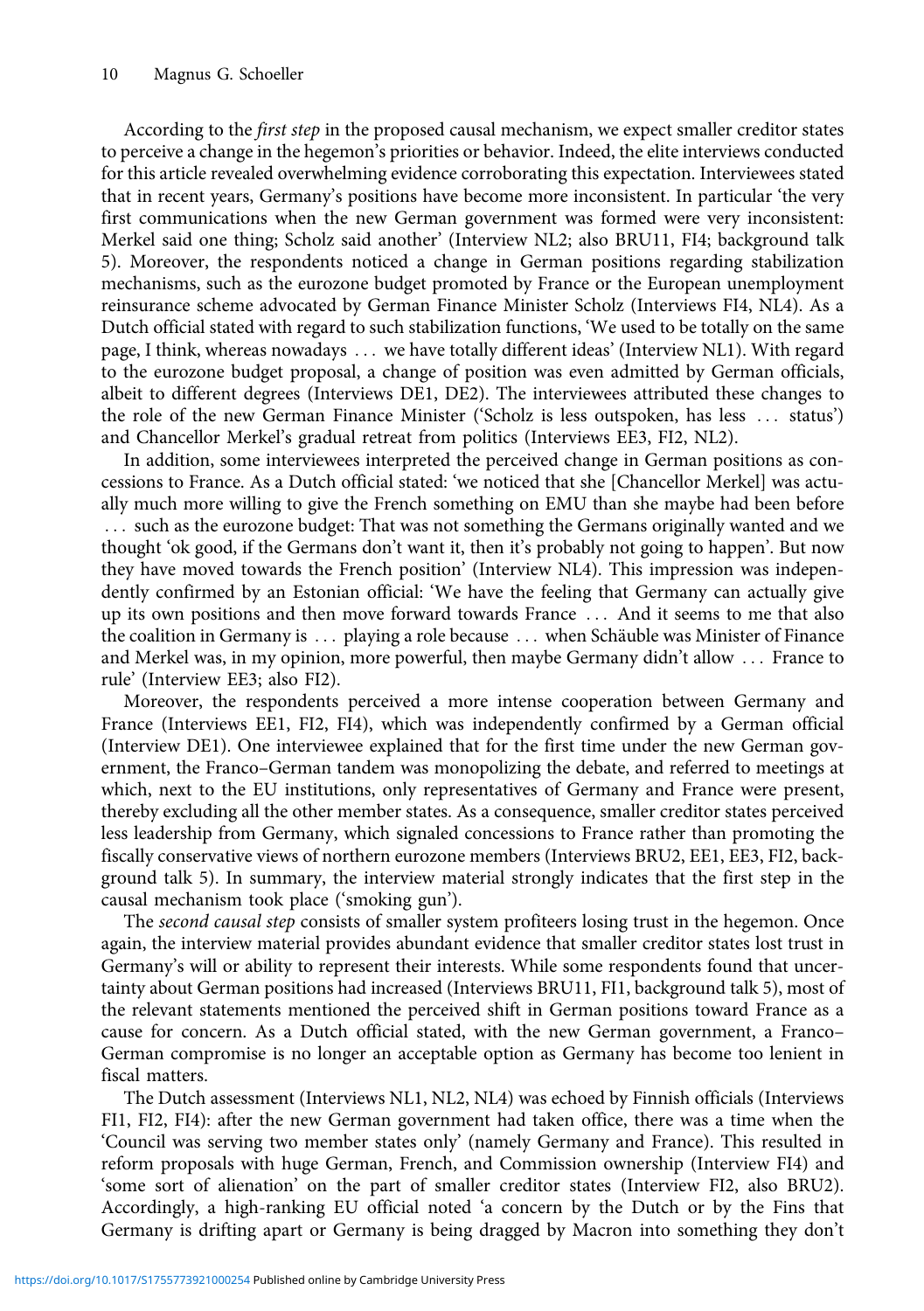want' (Interview BRU11). The loss of trust in the hegemon manifested itself also in internal discussions about whether Germany's recent priorities affected their own country negatively (Interviews EE2, FI4, NL2, NL3, NL4). By contrast, a relatively weak ('straw in the wind') observable manifestation, namely the decrease in bilateral contacts, could not be found as bilateral relationships remained stable (Interviews EE2, FI1, NL1, NL2, NL4).

In the third causal step, we expect smaller creditor states to voice their preferences. As regards relevant expressions of discontent, in particular, the Franco–German 'Meseberg declaration' led to a strong reaction by smaller creditor states (Interviews BRU7, DE1, DE2). On behalf of 12 smaller states, the Dutch Finance Minister wrote a letter to the President of the Eurogroup expressing their rejection of the proposal (Interview BRU7; Brunsden and Khan, [2018](#page-14-0)). On other occasions too, smaller creditor state governments voiced their rejection of further stabilization mechanisms in the eurozone. The Dutch government has been most outspoken in that regard. When the eurozone negotiated a budgetary instrument to support national reforms a year after the Franco– German proposal, for instance, Dutch Prime Minister Rutte stated most unambiguously, 'I would never support more stabilization mechanisms at eurozone level' (quoted in Valero, Ketelsen and Ball, [2019](#page-15-0)). In interviews with German officials, they unanimously confirmed that smaller creditor states have become more active in voicing their preferences. Often led by the Netherlands and in the form of the New Hanseatic League, they proactively informed the German Finance Ministry of their interests.

Hence, the active promotion of interests increased among the New Hansa countries. As a strongly involved EU official noted, 'the other countries are willing to make their dissenting votes known and to insist' (Interview BRU11). At the same time, single creditor countries have maintained rather constant levels of activity (Interviews EE1, FI2, FI4, SI1). The one big exception in this regard seems to be the Netherlands, which stepped up its efforts to become more vocal and thereby acted as the unofficial leader of the New Hansa (Interviews BRU10, DE1, EX1, NL2, NL3, NL5, NL7, SI1). One high-ranking Dutch official explained that the Netherlands changed their strategy from bridging the German and French positions to forming a hawkish coalition (Interview NL7). This was confirmed by officials working for the EU institutions and other governments, who found that the Netherlands had become 'the most radical member state' (Interview BRU10, also EX1, SI1) when it comes to preventing risk sharing in the eurozone. In summary, there is strong evidence indicating that smaller creditor states decided to 'raise their voices' in EMU politics and engaged in a more active promotion of their interests ('smoking gun'). While most countries did so by joining the New Hansa rather than increasing their individual efforts, the Netherlands became both more vocal and more radical in EMU politics.

This finding fits in with a more general pattern that emerges from this research. While smaller or medium-sized states like Finland and the Netherlands have well-defined preferences but need allies to be heard, the smallest states such as Estonia or Slovenia lack the capacity to voice their preferences. As an Estonian official stated, in 'not more than half of the questions [do] we actually define the national interest; we rather follow the general thinking'. By joining the New Hansa, the smallest states thus obtain a visible representation, even if they do not share all of the group's views.<sup>5</sup> Vice versa, more vocal states like the Netherlands can strengthen their positions by gathering less active states behind them (Interviews BRU6, EE1, EE2, EE3, FI3, NL1, NL4, SI1, SI2).

The fourth causal step expects smaller system profiteers to coordinate a common position. If this step works as expected, we must find meetings of smaller creditor states without Germany

<sup>5</sup> The respective fault lines are multidimensional. With regard to Banking Union and the resolution of failing banks, for example, there is a cleavage between 'home countries', where large banks reside (e.g., the Netherlands), and 'host countries', where the subsidiaries of these banks are located (e.g., Estonia). When in 2018/19, a stabilizing 'eurozone budget' was discussed, by contrast, Estonia would have agreed under certain conditions, whereas the Netherlands were strictly against it (see Schoeller [2020](#page-15-0)c: 14-18). This heterogeneity of preferences points to the issue-specific flexibility (or fragility) of such smallstate coalitions: their composition and saliency may change according to the issue at stake, and new groups may emerge if new issues appear on the agenda.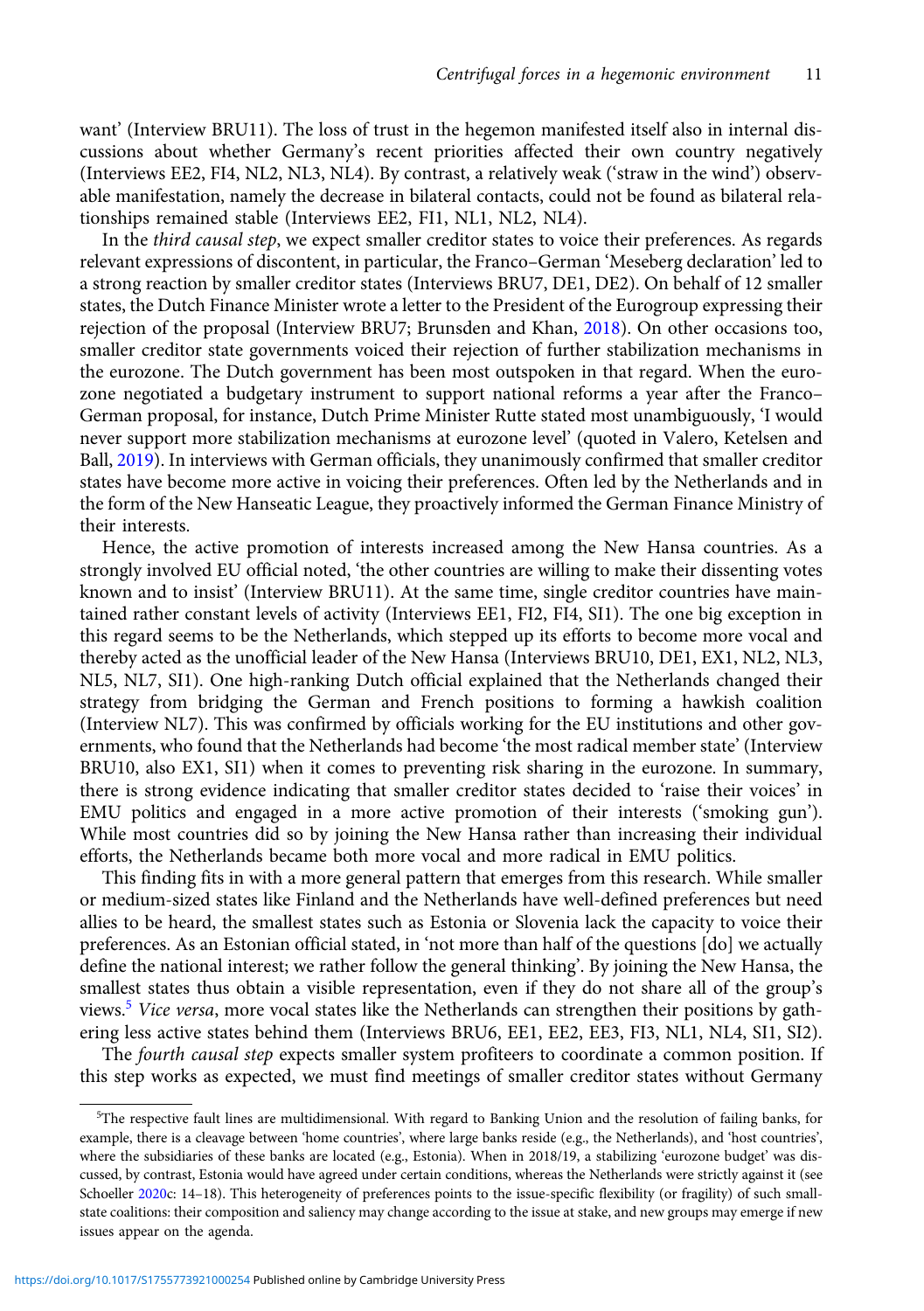('hoop test'). Further strong evidence would consist of joint papers and interventions in negotiations ('smoking gun'). At the end of 2017, the finance ministers of the New Hansa states started to meet every 2 months for dinner (Interview NL2) and there were monthly meetings of Financial Counselors in Brussels (Interview BRU6). Usually, these meetings took place without German representatives, who may have been invited as guests on an occasional basis and only for short parts ('coffee and cake', Interviews BRU6, DE1). The first meeting was initiated by the Irish against the background that a German government had yet to be formed, which some member states – particularly France – interpreted as a 'window of opportunity' to deepen EMU (Interview FI4). Wopke Hoekstra, the Dutch Finance Minister, took the opportunity to coordinate the first New Hansa paper (Interviews FI4, NL1). After that, the Netherlands, Finland, and Ireland took the lead on drafting further papers. While this shows that leadership within the group changed according to the issue at stake, due to their openness and media presence, the Netherlands were perceived as the unofficial leader of the group (Verdun [forthcoming\)](#page-15-0). Germany did not see the joint papers before they were published (Interview BRU11). Some of these statements have left visible marks. Parts of the New Hansa's ESM paper, for instance, have entered the revised ESM treaty draft (Interview NL2) and the Franco–German proposal of a eurozone budget was converted into a reform delivery tool before it was eventually dropped (Schoeller, [2020b](#page-15-0)).

As regards common interventions in negotiations, we find less evidence. One interviewee reported a Eurogroup meeting, where the Dutch and Fins organized a common position of small northern countries and insisted on taking it into account when preparing a letter to the then European Council President Tusk (Interview BRU11). In another such instance, the New Hansa countries jointly supported Denmark and Sweden when negotiating their exemptions from the eurozone budgetary instrument (BICC) (Smith-Meyer and Brenton, [2019\)](#page-15-0). However, while the New Hansa countries explicitly refer to their joint papers and internal agreements, each country speaks for itself in the negotiations (Interviews AT1, DE2, NL4, SI1). Regarding increased contacts among smaller creditor states, finally, the evidence is somewhat mixed. While some officials reported more coordination with smaller states (Interviews EE2, FI2, NL1, NL2), others said they had only been contacted more frequently (Interview EE1) or did not perceive any increase in contacts (Interview FI4).

Taken together, the interviewees largely agreed on the purpose of the New Hansa: against the background of Brexit, fiscally conservative and liberal EU countries were concerned that Germany would make costly concessions to France in favor of enhanced risk sharing and further integration. In order to give more visibility to their interests, they expressed their preferences publicly as the 'New Hanseatic League'. In the words of a Dutch official, 'as a small country ::: we would always be careful whether the Franco-German tandem will not crush us in their spirit of compromise ... so that's why you have Hansa League' (Interview NL4). Hence, the New Hansa served as a tool to counterbalance the Franco–German tandem (Interviews FI1, FI2, FI4, NL2, NL5, NL6). In the words of a Finnish official, the coalition was a means 'to show the French and Germans that if you take decisions ... please don't decide on our behalf (Interview FI3).

Although the New Hansa has focused its activities on EMU matters, some interviewees stressed that Brexit was an important background condition for the emergence of the New Hansa. With the exit of the UK, liberal EU member states lost an important ally and thus felt the need to make their voices heard (Interviews DE2, EE3, FI2, NL2, background talk 4). Hence, Brexit increased the concern about a Franco–German dominance in EU politics and thus functioned as a catalyst in the formation of the New Hansa.

# The added value of hegemonic theory and alternative approaches

In investigating how smaller creditor states in EMU react to a change in German priorities, the refined propositions of HST provide a parsimonious explanation for the emergence of publicly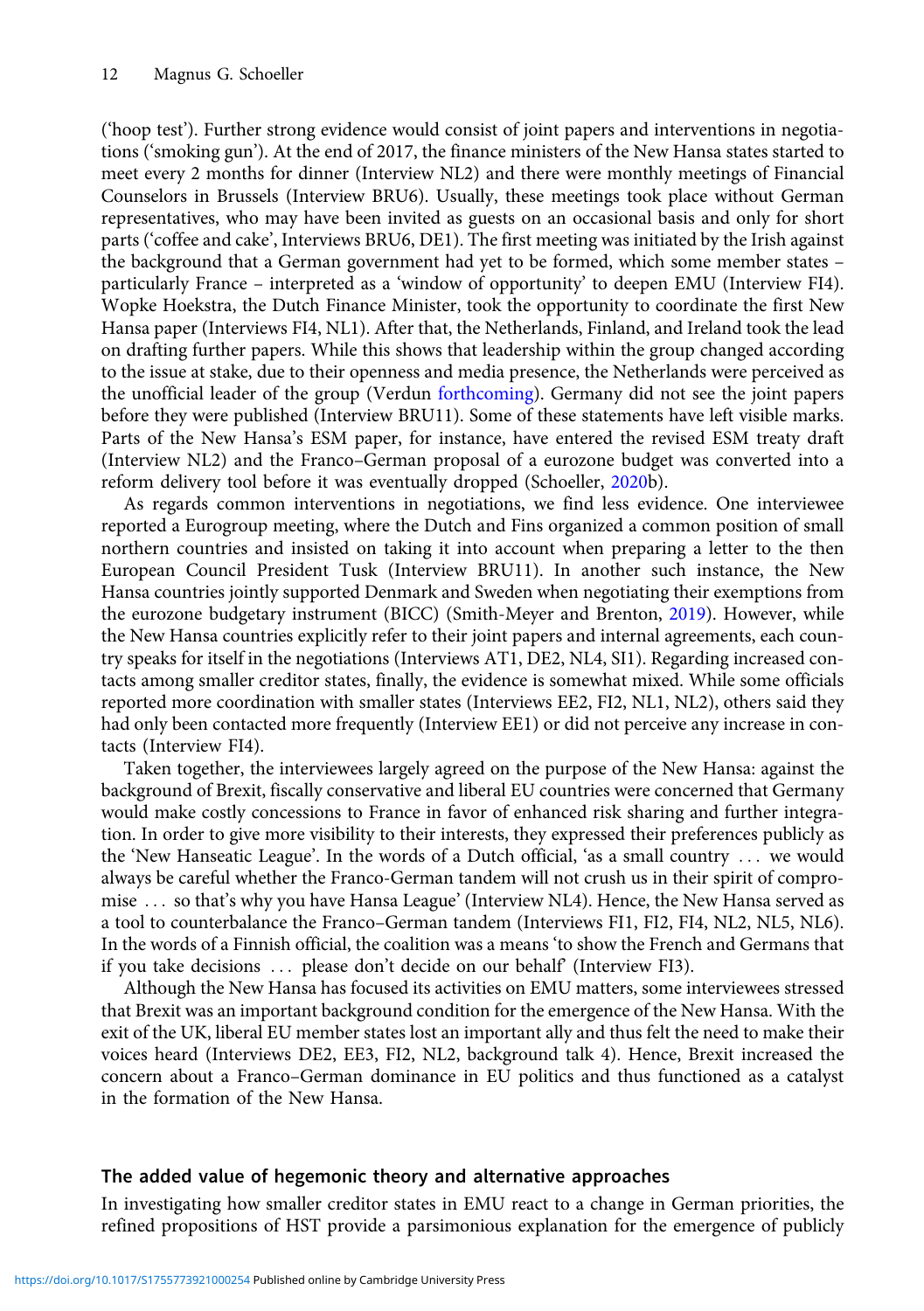visible small-state coalitions such as the New Hanseatic League and allow us to generalize on the empirical results. While there are other prominent approaches in the relevant literature, too, they may explain the rise of the New Hansa only to a limited extent.

First, EMU politics has been fruitfully analyzed from an intergovernmental bargaining perspective (e.g. Schimmelfennig, [2015;](#page-15-0) Frieden and Walter, [2017](#page-14-0)). Rational intergovernmentalists assume that international politics is made of utility-maximizing governments pursuing their preferences under given institutional constraints. Under conditions of unanimity, bargaining power is determined by the distance between a government's preferences and the status quo: the closer a government's preferences are to the status quo, the better its alternative to a negotiated agreement, and the more powerful its bargaining position. Coalitions and side-payments may therefore serve as means to prompt a status quo power to make concessions (Moravcsik, [1993:](#page-14-0) 502–507), but they are not needed as a strategy to maintain the *status quo*. While an intergovernmental bargaining perspective shares many assumptions with HST, it struggles to explain the rise of the New Hansa. In particular, it can hardly explain why Germany, as the most powerful state in EMU, is willing to compromise, whereas less powerful actors build a coalition to insist on the *status quo*. Intergovernmentalist approaches would rather expect Germany to determine the 'lowest common denominator' on which all other states have to settle in order to find an agreement. Taking preferences seriously, we would furthermore expect a coherent camp of creditor states, led by Germany and opposed by the debtor states (Schimmelfennig, [2015;](#page-15-0) Lehner and Wasserfallen, [2019](#page-14-0)), rather than the rise of a separate coalition without Germany.

Another insightful approach to the politics of monetary union is based on the theory of collective action (Olson, [1973](#page-14-0); Schelkle, [2017\)](#page-15-0). Focusing on the provision of collective goods such as a common currency, collective action theory can well explain free-rider dynamics and, in particular, how the great tend to be 'exploited' by the small (Olson, [1973](#page-14-0): 35). While collective action theory can thus explain why small creditor states free ride on the negotiation efforts of Germany, it cannot explain why these states formed a coalition without Germany. In a world without a hegemon, such a coalition would not be necessary as each member state would decide for itself how much to contribute to the maintenance of the collective good. However, a hegemon can make small states pay a larger share than they would otherwise have contributed. Hence, by adding the hegemon as a crucial explanatory factor, HST can explain the rise of the New Hansa as an attempt of small states to prevent the hegemon from making them pay higher contributions than under the existing arrangement – something that remains puzzling from a pure collective action perspective.

The third prominent approach relies on the role of ideas and policy beliefs in explaining EMU politics (e.g. McNamara, [1998](#page-14-0); Matthijs and Blyth, [2018\)](#page-14-0). In line with this approach, one could argue that Germany has learned the lesson that its strict adherence to ordoliberal ideas is unsustainable for the long-term coherence of EMU and thus against its own goals (see Matthijs, [2016a](#page-14-0)). However, it would be difficult to explain why only Germany has learned this lesson, whereas other EMU creditor states have not. Moreover, while ordoliberalism is an influential school of thought in Germany, there is no such powerful idea that would unite the smaller creditor states in the New Hansa. To be sure, one might argue that they all share a strong belief in frugality rooted in Protestant social thought (Hien, [2019](#page-14-0)). However, these common cultural roots would include Germany in a coalition rather than leading to the rise of a separate small-state coalition.

# Conclusion

How do smaller states which profit from a hegemonic system react to a change in the hegemon's priorities? This article argues that even a temporary change in hegemonic priorities unleashes centrifugal forces as those states privileged by the system no longer see their interests guaranteed. However, as 'exit' is usually not an attractive option for system profiteers they need to 'voice' their preferences (Hirschman, [1970](#page-14-0)). Especially when there are no alternative institutional frameworks,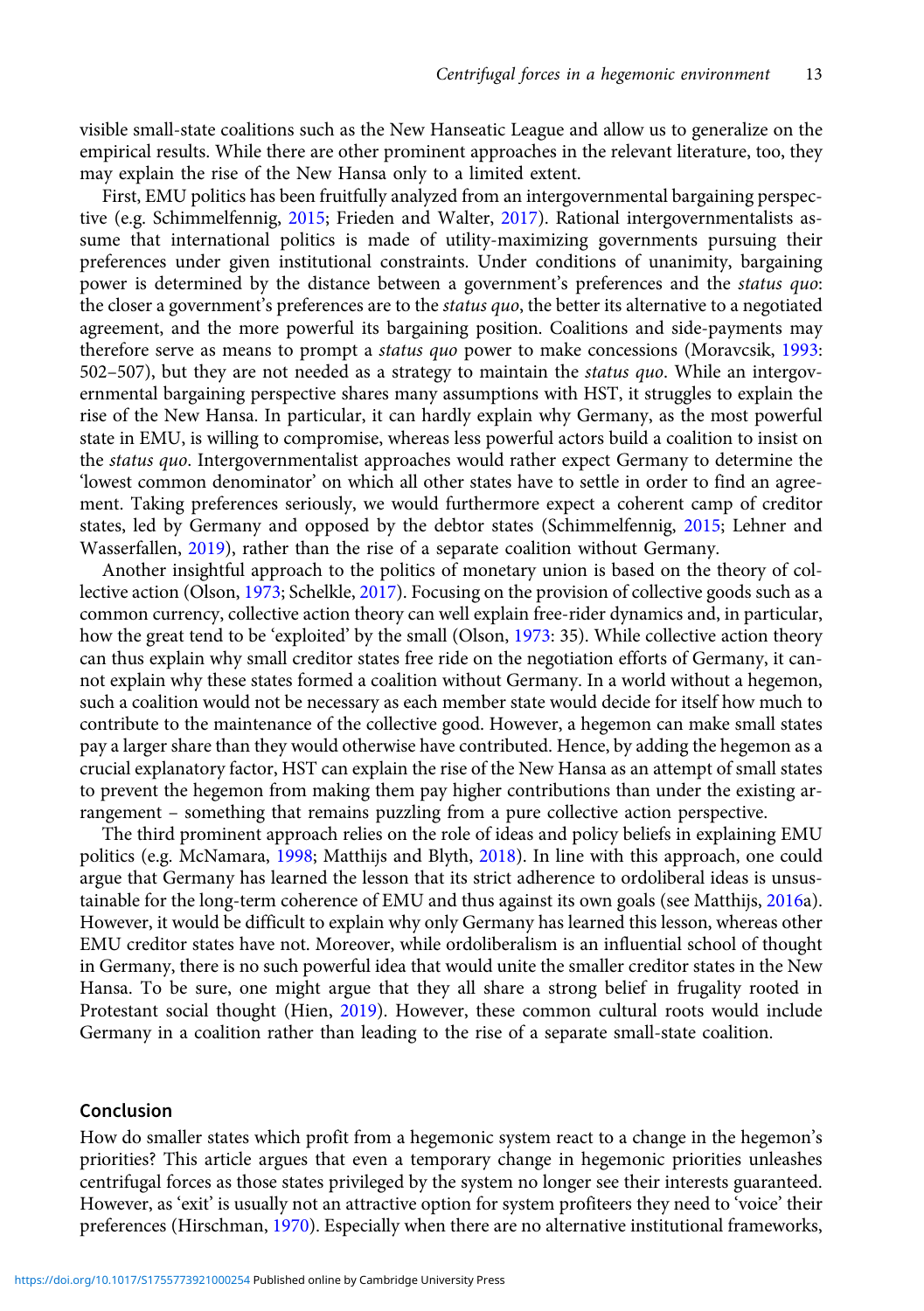small states need to put more effort into making their interests heard within the existing system (Weiss, [2020](#page-15-0)). An effective strategy for doing this is to build a publicly visible coalition to 'tie up' the hegemon (Keohane, [1969](#page-14-0)). Translating this theoretical proposition into an empirically traceable causal mechanism, the article tests its argument against current eurozone dynamics.

The article analyzes how free riding on Germany's hegemony has become less rewarding for its smaller allies in the north of the eurozone ('creditor states'). These fiscally conservative countries have long relied on Germany in EMU governance and reform. However, in recent years, Germany has been coping with domestic developments such as a shaky government coalition, a Chancellor on her way out of politics, and a crucial personnel change in the Finance Ministry. At the same time, French President Macron has demanded more concessions on risk sharing in EMU and Brexit has led to a power shift toward the Franco–German tandem. When smaller creditor states started to perceive increasingly intense Franco–German collaboration and a possible shift in German positions toward French demands, they formed the 'New Hanseatic League' as a visible coalition to voice their own preferences.

By drawing on a theoretically informed proposition, the article not only explains the emergence of the New Hansa, but also provides a conjecture on its future: whenever Germany appears to deviate from its hegemonic role of preserving the 'present euro regime with its asymmetric insistence on the structural adjustment of southern economies' (Scharpf, [2018](#page-15-0): 62), thereby making concessions to France, the activity of 'frugal' EMU members will increase. By contrast, if Germany credibly resists demands for more burden-sharing in the eurozone, its smaller allies can free ride in the shadow of German hegemony.

This implies that the preference constellation in eurozone politics is not as clear-cut as it is usually portrayed. While fiscal positions or current account balances predict one homogeneous camp of eurozone creditor states led by Germany, we actually find issue-specific coalitions of smaller 'frugal' states excluding Germany. In times of eurozone crisis management, smaller creditor states saw their interests guaranteed by a reluctant or even coercive German hegemony. Now, they are ready to open a new front whenever their positions diverge from those of Germany. In other words, small creditor states in EMU have moved from mere 'sheltering' in the hegemonic shadow of Germany to active 'hedging' by building visible coalitions with like-minded states to 'voice' their preferences (see Wivel and Thorhallsson, [2018](#page-15-0)).

The article's argument is not restricted to the New Hansa. The same pattern can be observed in the EU's reaction to COVID-19. When Germany and France proposed a 500bn recovery fund based on grants instead of loans, thereby committing to the issuance of common debt in the EU, a counter-coalition of fiscally conservative member states emerged. The so-called 'Frugal Four' (the Netherlands, Sweden, Denmark, and Austria), later joined by Finland, used to be close allies of Germany in EMU and EU budget matters. However, as the external shock of COVID-19 led to another change in Germany's priorities, these states set out to form a vocal counter-coalition. To be sure, the evidence provided by this article can only illustrate the plausibility of its argument. Testing the argument's external validity in other EU policies or world regions, therefore, constitutes a fruitful avenue for future research.

Acknowledgments. I am grateful to James Caporaso, Martin Höpner, Katharina Meissner, and the participants of the 'Virtual EU Seminar' organized by Michael Blauberger for valuable comments on an earlier version of this article. Moreover, I would like to thank André Sapir, Ivo Maes, and Piret Kuusik for helpful background talks. I am also hugely indebted to more than 30 interviewees in national ministries and EU institutions. Finally, I acknowledge financial support from the Austrian Academy of Sciences and the Faculty of Social Sciences at the University of Vienna.

Funding Details. The author is a recipient of an APART-GSK Fellowship of the Austrian Academy of Sciences (Grant Number: 11878) at the Department of Political Science of the University of Vienna.

Disclosure Statement. The author has no potential conflict of interest to disclose.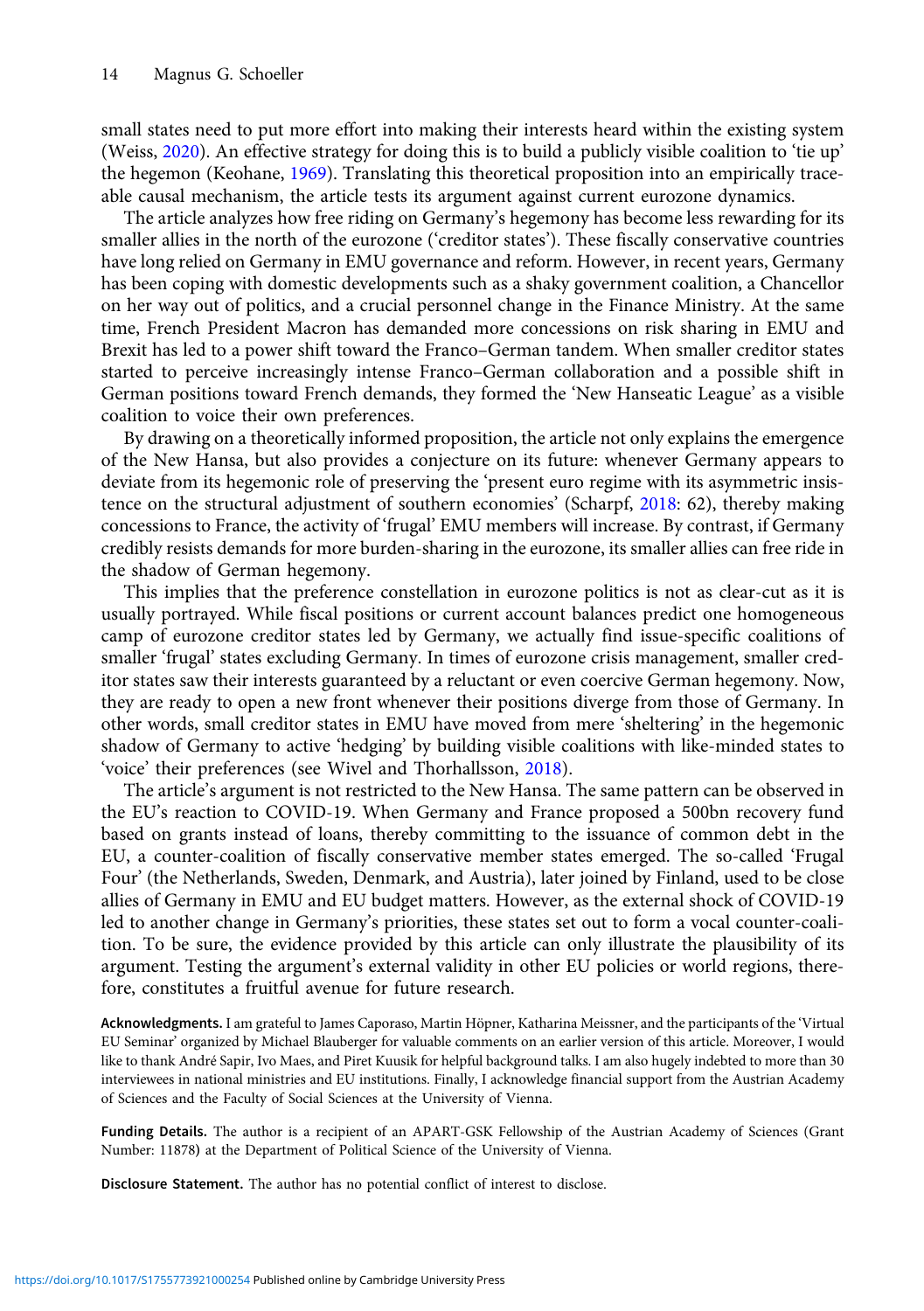#### <span id="page-14-0"></span>References

- Beach D. and R.B. Pedersen (2019), Process-Tracing Methods: Foundations and Guidelines, (2nd ed.), Ann Arbor: University of Michigan Press.
- Bohle D. and W. Jacoby (2017), 'Lean, special, or consensual? Vulnerability and external buffering in the small states of eastcentral Europe', Comparative Politics 49(2): 191–212.
- Brunsden J. and M. Khan (2018). 'Franco-German eurozone reform plan faces growing opposition', Financial Times. Retrieved from [https://www.ft.com/content/19eba02a](https://www.ft.com/content/19eba02a75fd11e8-b32675a27d27ea5f)−75fd−11e8-b326−75a27d27ea5f
- Bulmer S. and W.E. Paterson (2019), Germany and the European Union: Europe's Reluctant Hegemon?, London: Palgrave Macmillan/Red Globe Press.
- Caporaso J.A. (forthcoming 2022), 'Germany and the eurozone crisis: power, dominance, and hegemony', In M. Kim and J.A. Caporaso (Eds.), Power Relations and Regionalism: Europe, Asia, and Latin America in Comparative Perspective, London/ New York: Routledge. [https://www.routledge.com/Power-Relations-and-Comparative-Regionalism-Europe-East-Asia](https://www.routledge.com/Power-Relations-and-Comparative-Regionalism-Europe-East-Asia-and-Latin/Kim-Caporaso/p/book/9780367763794)[and-Latin/Kim-Caporaso/p/book/9780367763794](https://www.routledge.com/Power-Relations-and-Comparative-Regionalism-Europe-East-Asia-and-Latin/Kim-Caporaso/p/book/9780367763794)
- Cohen B.J. (1998), The Geography of Money, Ithaca: Cornell University Press.
- Crawford B. (2007), Power and German Foreign Policy: Embedded Hegemony in Europe, Basingstoke: Palgrave Macmillan.
- Deitelhoff N. and L. Wallbott (2012), 'Beyond soft balancing: small states and coalition-building in the ICC and climate negotiations', Cambridge Review of International Affairs 25(3): 345–366.
- Frieden J. and S. Walter (2017), 'Understanding the political economy of the eurozone crisis', Annual Review of Political Science 20(1): 371–390.
- Gavris M. (2019), 'Revisiting the fallacies in Hegemonic Stability Theory in light of the 2007–2008 crisis: the theory's hollow conceptualization of hegemony', Review of International Political Economy. doi: [10.1080/09692290.2019.1701061](https://doi.org/10.1080/09692290.2019.1701061)
- Gilpin R. (1982), War and Change in World Politics, Cambridge: Cambridge University Press.
- Gilpin R. (1987), The Political Economy of International Relations, Princeton, NJ: Princeton University Press.
- Hien J. (2019), 'The religious foundations of the European Crisis', Journal of Common Market Studes 57(2): 185-204.
- Hirschman A.O. (1970), Exit, Voice, and Loyalty: Responses to Decline in Firms, Organizations, and States, Cambridge, MA/London: Harvard University Press.
- Jacoby W. (2015), 'Europe's New German problem: the timing of politics and the politics of timing', in M. Matthijs and M. Blyth (eds.), The Future of the Euro, Oxford: Oxford University Press, pp. 187–209.
- Katzenstein P.J. (1985), Small States in World Markets: Industrial Policy in Europe, Ithaca, NY: Cornell University Press.
- Keohane R.O. (1969). 'Lilliputians' Dilemmas: small states in international politics', International Organization 23(2): 291–310.
- Keohane R.O. (1971), 'The big influence of small allies', Foreign Policy 1(2): 161-182.
- Keohane R.O. (1984). After Hegemony: Cooperation and Discord in the World Political Economy, Princeton, NJ: Princeton University Press.
- Kindleberger C.P. (1973), The World in Depression, 1929–1939, London: Lane.
- Kindleberger C.P. (1981), Dominance and leadership in the international economy: exploitation, public goods, and free rides. International Studies Quarterly 25(2): 242–254.
- Lake D.A. (1993), Leadership, hegemony, and the international economy: naked emperor or tattered Monarch with potential? International Studies Quarterly 37(4): 459–489.
- Lehner T. and F. Wasserfallen (2019), Political conflict in the reform of the eurozone. European Union Politics 20(1): 45–64.
- Matthijs M. (2016a). 'Powerful rules governing the euro: the perverse logic of German ideas', Journal of European Public Policy 23(3): 375–391.
- Matthijs M. (2016b), 'The three faces of German leadership', Survival 58(2): 135–154.
- Matthijs M. (2020), 'Hegemonic leadership is what states make of it: reading Kindleberger in Washington and Berlin', Review of International Political Economy. doi: [10.1080/09692290.2020.1813789](https://doi.org/10.1080/09692290.2020.1813789)
- Matthijs M. and M. Blyth (2018), 'When is it rational to learn the wrong lessons? Technocratic authority, social learning, and euro fragility', Perspectives on Politics 16(1): 110–126.
- Mattli W. (1999), The Logic of Regional Integration: Europe and Beyond, Cambridge: Cambridge University Press.
- McNamara K.R. (1998), The Currency of Ideas: Monetary Politics in the European Union, Ithaca, NY: Cornell University Press.
- Moravcsik A. (1993), Preferences and power in the European community: a liberal intergovernmentalist approach', Journal of Common Market Studies 31(4): 473–524.
- Olson M. (1973), The Logic of Collective Action: Public Goods and the Theory of Groups (3rd printing), Cambridge, MA: Harvard University Press.
- Panke D. (2010), Small States in the European Union: Coping with Structural Disadvantages London/New York: Routledge.
- Panke D. (2012), 'Dwarfs in international negotiations: how small states make their voices heard', Cambridge Review of International Affairs 25(3): 313–328.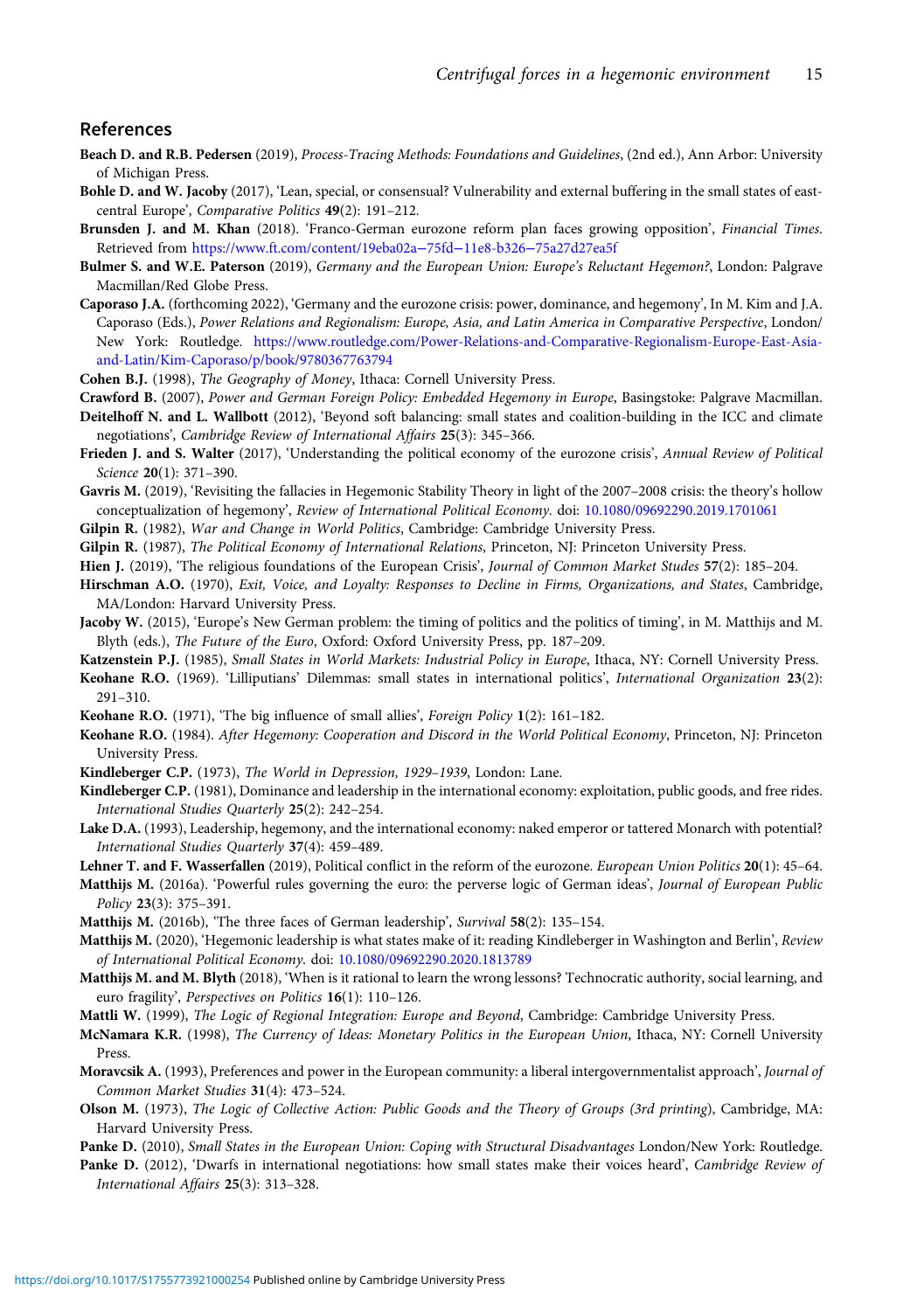- <span id="page-15-0"></span>Rathbun B.C. (2008), 'Interviewing and qualitative field methods: pragmatism and practicalities', in J.M. Box-Steffensmeier, H.E. Brady and D. Collier (eds.), The Oxford Handbook of Political Methodology, Oxford/New York, NY: Oxford University Press, pp. 685–701.
- Scharpf F.W. (2018), International Monetary Regimes and the German Model. MPIfG Discussion Paper 18/1, Cologne: Max Planck Institute for the Study of Societies.
- Schelkle W. (2017), The Political Economy of Monetary Solidarity: Understanding the Euro Experiment, Oxford: Oxford University Press.
- Schild J. (2020), 'The myth of German hegemony in the euro area revisited', West European Politics 43(5): 1072-1094.
- Schimmelfennig F. (2015), 'Liberal intergovernmentalism and the euro area crisis', Journal of European Public Policy 22(2): 177–195.

Schoeller M.G. (2019), Leadership in the Eurozone: The Role of Germany and EU Institutions, London: Palgrave Macmillan.

- Schoeller M.G. (2020a), 'Germany, the problem of leadership, and institution-building in EMU reform', Journal of Economic Policy Reform 23(3): 309–324.
- Schoeller M.G. (2020b), Preventing the eurozone budget: issue replacement and small state influence in EMU', Journal of European Public Policy. doi: [10.1080/13501763.2020.1795226](https://doi.org/10.1080/13501763.2020.1795226)
- Schoeller M.G. (2020c), Free Riders, Allies of Veto Players? Preferences and Strategies of Smaller Creditor States in the Euro Area. EIF Working Paper 2/2020, Vienna: Centre for European Integration Research.
- Schoeller M.G. and O. Karlsson (2021), Championing the 'German Model'? Germany's consistent preferences on the inte-gration of Fiscal constraints. Journal of European Integration 43(2): X. doi: [10.1080/07036337.2021.1877697](https://doi.org/10.1080/07036337.2021.1877697)
- Schulz D.F. and T. Henökl (2020), 'New alliances in post-Brexit Europe: does the New Hanseatic League Revive Nordic political cooperation?', Politics and Governance 8(4): X. doi: [10.17645/pag.v8i4.3359](https://doi.org/10.17645/pag.v8i4.3359)
- Smith-Meyer B. and H. Brenton (2019). 'France's eurozone budget ambitions hit Hanseatic wall. Politico. Retrieved from <https://www.politico.eu/article/french-eurozone-budget-ambitions-hit-hanseatic-wall-eurozone/>
- Snidal D. (1985), 'The limits of hegemonic stability theory', International Organization 39(4): 579–614.
- Valero J., M. Ketelsen and M. Ball (2019), 'Rutte: 'I will never support stabilisation mechanisms at euro level'', EURACTIV.com. Retrieved from −[https://www.euractiv.com/section/eu-elections](https://www.euractiv.com/section/eu-elections2019/video/rutte-no-emerging-consensus-on-eus-top-jobs/)−2019/video/rutte-no-emerging[consensus-on-eus-top-jobs/](https://www.euractiv.com/section/eu-elections2019/video/rutte-no-emerging-consensus-on-eus-top-jobs/)

Van Evera S. (1997), Guide to Methods for Students of Political Science, Ithaca and London: Cornell University Press.

- Verdun A. (forthcoming), The greatest of the small? The Netherlands, the New Hanseatic league and the Frugal four. German Politics.
- Webber D. (2019). European Disintegration? The Politics of Crisis in the European Union, London: Palgrave Macmillan/Red Globe Press.
- Weiss T. (2020). 'A small state's anticipation of institutional change: effects of the looming Brexit in the areas of CSDP and internal market', European Security 29(1): 1–15.
- Wivel A. and B. Thorhallsson (2018), 'Brexit and small states in Europe: Hedging, hiding or seeking shelter?', in P. Diamond, P. Nedergaard and B. Rosamond (eds.), The Routledge Handbook of the Politics of Brexit, Abingdon/New York, NY: Routledge, 266–277.

### Cited Interviews and Background Talks

Interview AT1 (2019), senior government official, Federal Ministry of Finance (Austria), 30 January, Vienna, Austria.

Interview BRU2 (2018), government official (Financial Counselor), Permanent Representation to the EU, 29 October, Brussels, Belgium.

Interview BRU3 (2018), EU official, Council of the European Union, 30 October, Brussels, Belgium.

Interview BRU6 (2018), government official, Permanent Representation to the EU, 1 November, Brussels, Belgium.

Interview BRU7 (2018), government official, Permanent Representation of Germany, 1 November, Brussels, Belgium.

Interview BRU10 (2018), senior EU official, Council of the European Union, 7 November, Brussels, Belgium.

Interview BRU11 (2018), senior EU official, European Commission, 7 November, Brussels, Belgium.

Interview DE1 (2019), senior government official, Federal Ministry of Finance (Germany), 15 November, phone interview.

Interview DE2 (2019), senior government official, Federal Ministry of Finance (Germany), 5 December, phone interview. Interview EE1 (2019), senior government official and desk officer, Ministry of Foreign Affairs (Estonia), 30 September,

Tallinn, Estonia.

Interview EE2 (2019), senior government official, Ministry of Finance (Estonia), 30 September, Tallinn, Estonia.

Interview EE3 (2019), government official, Government Office of Estonia, 1 October, Tallinn, Estonia.

Interview EX1 (2018), former senior EU official, Council of the European Union, 24 September, Vienna, Austria.

Interview FI1 (2019), senior government official and senior specialist, Ministry of Finance (Finland), 26 September, Helsinki, Finland.

Interview FI2 (2019), senior government official, Prime Minister's Office (Finland), 27 September, Helsinki, Finland. Interview FI3 (2019), senior government official, Ministry of Finance (Finland), 27 September, Helsinki, Finland.